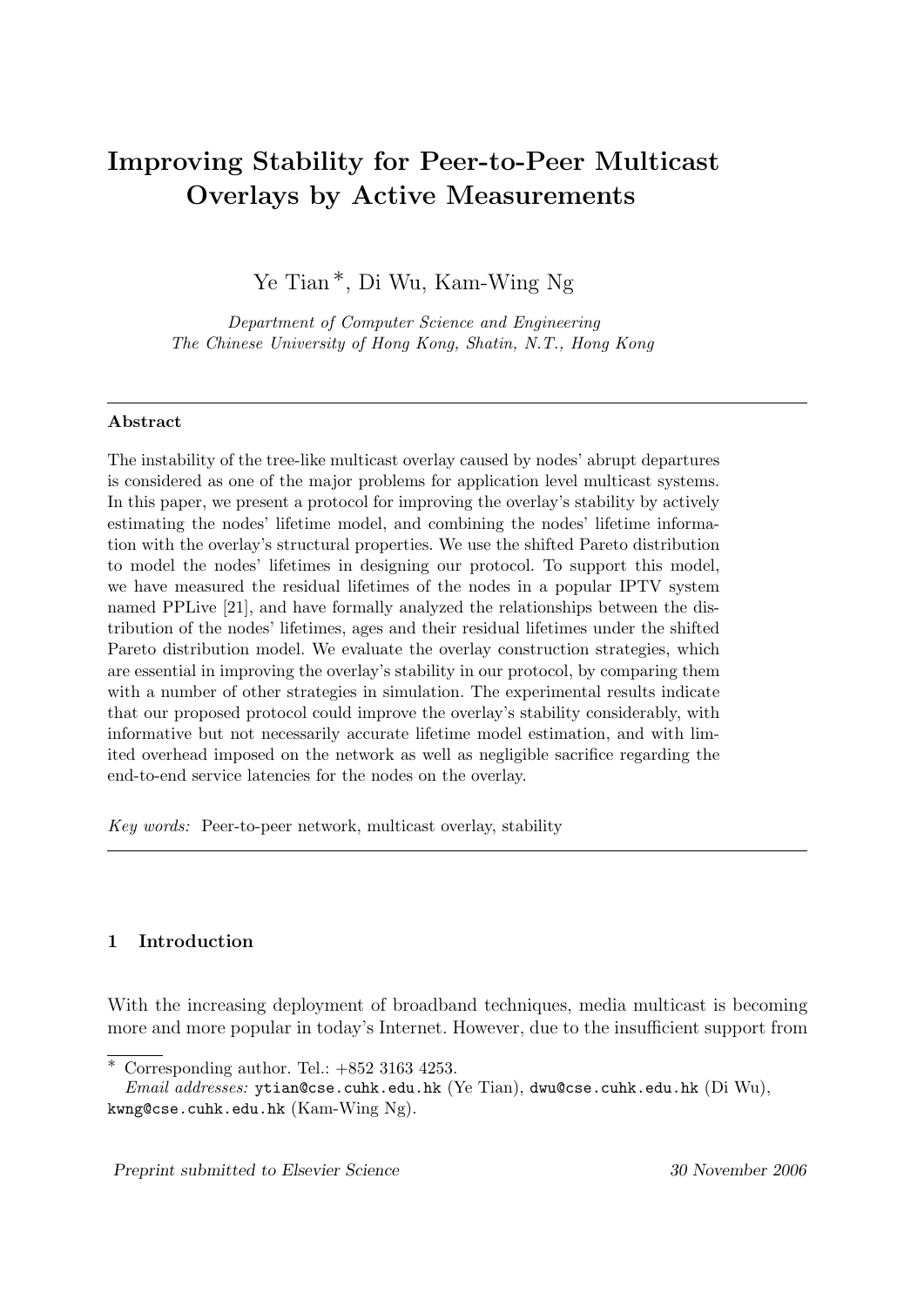the infrastructure, IP-multicast techniques can not be widely deployed. Researchers thus propose application-level overlay networks for media multicast, in which unicast channels are built among ordinary end-systems to transfer streaming data and users distribute the media from the source node in a cooperative fashion. Currently there are two categories of overlays in the context of application-level media multicast: the tree-like overlay and the mesh-like overlay.

The tree-like overlay is initially proposed as an imitation of the router-level multicast topology, in which each node connects to a parent node and receives the media streaming. For media multicast, the content needs only to be pushed from the parent node towards the children nodes, which is very simple to implement. Representative systems of the tree-like multicast overlays could be found in [8], [9], [10], [11] and [12], and multiple tree overlays could be found in [13] and [14]. The principle limitation of the tree-like overlay focuses on its instability: since it is the ordinary end-systems that compose the overlay network, one node's abrupt departure or abnormality will reduce the quality of service for all the nodes that receive the streaming data from it directly or indirectly. On the other hand, the mesh-like overlay is recently proposed in the context of content distribution and media multicast to cope with the dynamical network environments. The idea is that a node chooses multiple peering nodes for data exchanging, and consequently the nodes form a self-organized mesh-like overlay which is optimized dynamically. Although the mesh-like protocol is more resilient under abrupt failures, it has some limitations. First, it is complex. The nodes are required to be intelligent in choosing their peering partners. Second, unlike the tree-like overlays, in which data is pushed from parent nodes to their children nodes, in the mesh-like overlays, nodes pull data from their peering partners. Thus, it is required that a node must exchange its content information with its peering nodes frequently, which impose a burden on the system, especially in time-critical applications such as the live media multicast. Representative mesh-like systems include [15], [16], [17], [18], and [19].

In this paper, we aim to improve the stability of the tree-like overlays, which is considered as the major problem for such an overlay. Generally, for a tree-like multicast system, it must handle the following two situations:

- Nodes joining: When a new node joins the overlay, usually it will contact a well known bootstrap node for some available nodes on the overlay, and will choose one among them as its parent node for streaming. This bootstrap node could be the source node or some other management nodes publicly declared with their addresses or URLs.
- Nodes departing: When a node leaves, all of its children nodes will lose their connections and several disconnected sub-trees will be formed, each is rooted at a disconnected children node. Basically, all the nodes in a sub-tree will have a discontinuity of the streaming service until the disconnected sub-tree is reconnected on the overlay. When a node becomes disconnected due to parent node departure, it will look for a new parent node to rejoin the overlay. Disconnected nodes may connect to leaf nodes, or they may replace some other nodes on the overlay by preempting them.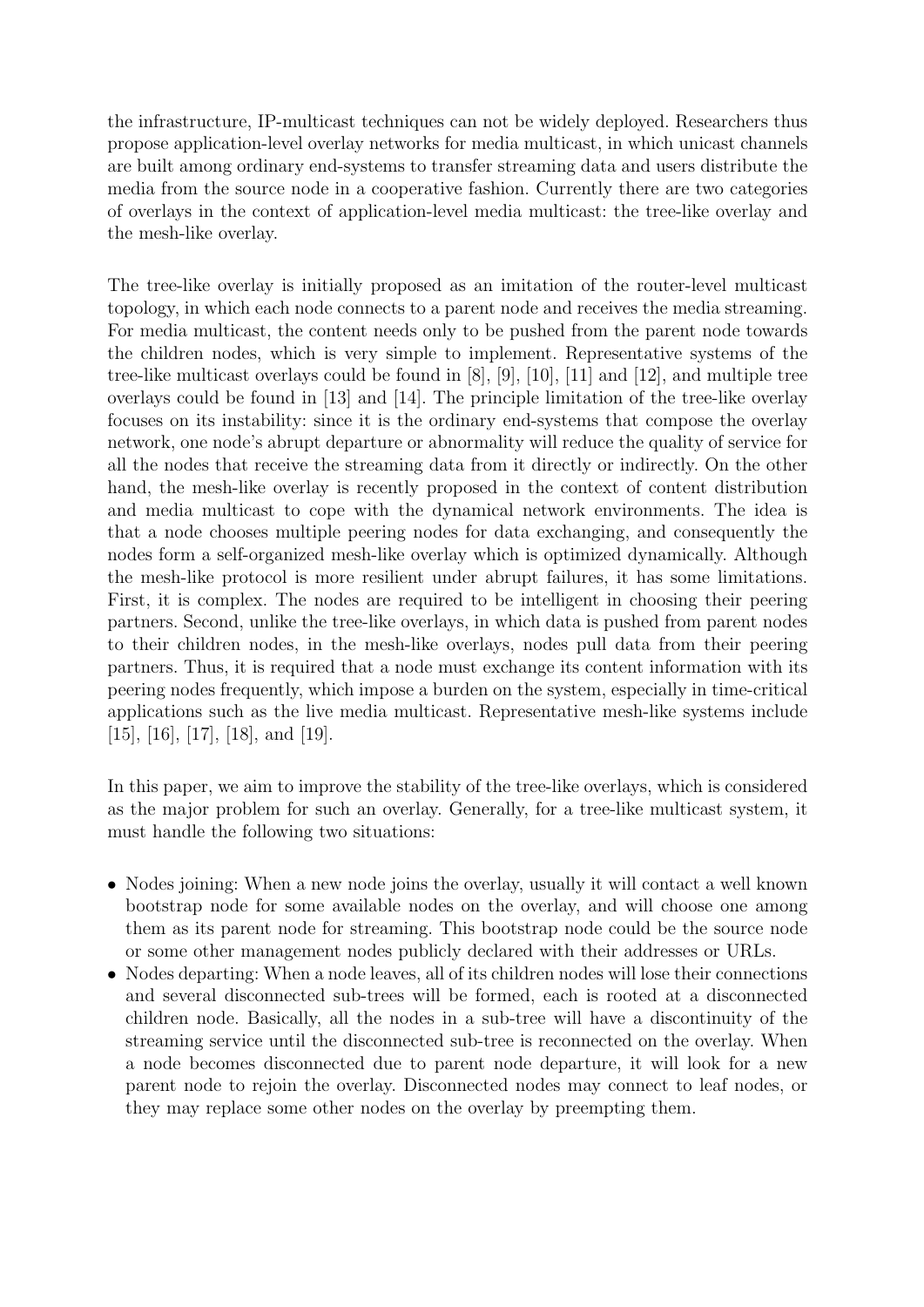Obviously, to handle the above situations, a parent selection mechanism is required for the new node or the disconnected node to select a proper parent node, and the disconnected node may need a preemption mechanism to preempt a proper node and replace it.

In this paper, we propose an overlay construction protocol to improve the overlay's stability, especially, we extend the RanSub protocol [24] for active estimation of the nodes' lifetime model, and present one parent selection strategy and two preemption strategies, which are essential for improving the overlay's stability in our protocol. In our "prediction" parent selection strategy, a new node estimates the probability of an ancestor failure for all the potential parent nodes, and connects to the one with the best path reliability. For the node preemption, we present two strategies: "preemption by descendant" and "preemption by service". In both strategies, a disconnected node will rejoin the overlay at a certain position according to its ability in providing the multicast service for the overlay, and the two strategies differ in their estimations of the services provided by candidate nodes. In designing our protocol, the shifted Pareto lifetime model is used to predict the reliability of the nodes. To verify the applicability of this model, we have measured the nodes' residual lifetimes in a popular P2P based IPTV multicast system named PPLive [21], and show that the shifted Pareto distribution is accurate in modeling the nodes' lifetimes. We further show theoretically that the age information of the nodes could be exploited efficiently to derive the lifetime model of the nodes in a P2P multicast system. Finally, to evaluate our solution, an event driven simulator is developed and we evaluate a number of strategy combinations using the purely synthetic traces and the half synthetic traces derived from the PPLive measurement. The simulation results indicate that the strategy combination of "prediction + preemption by service" achieves the best performance regarding the overlay stability; the combination of "prediction  $+$ preemption by descendant" also improves the stability of the overlay considerably, and both are obviously better than other strategy combinations, such as the "minimum-depth + preemption by degree" combination preferred in [20]. Moreover, we show that our protocol only relies on informative but not necessarily accurate lifetime model estimations, and could work inexpensively with limited sized random subsets of nodes and with very few preemption operations. We also study the end-to-end service delay for the nodes on the overlay formed by running different strategy combinations and demonstrate that our strategies preserve the good performance regarding the multicast service latency.

### 1.1 Related Work

To improve the overlay stability, a possible solution is to consider the individual node's reliability, as it is widely reported that the nodes' lifetimes in P2P applications exhibit a heavy-tailed property, which means the older nodes are more reliable than the younger ones. In other P2P systems (e.g. DHTs, Gnutella), it is reported that exploiting the nodes' age information helps to build more efficient and robust systems [26]; and in [27], it is also reported that by estimating the nodes' lifetimes, the P2P system could be made more robust under the failures of some important nodes. However, previous studies [4]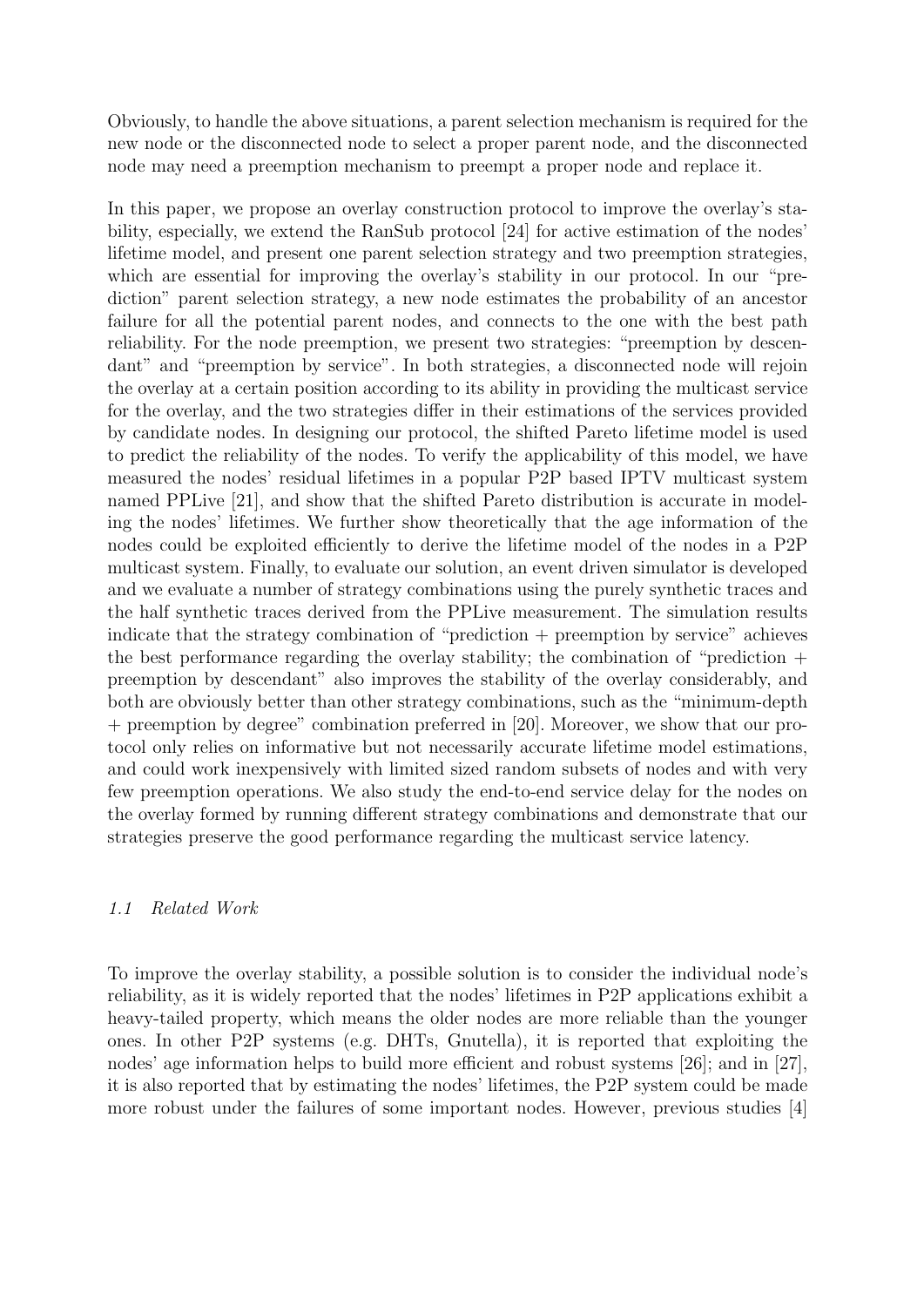[20] also show that when constructing a multicast overlay, the nodes' overlay structural properties such as the depth or the out-degree should be considered over the nodes' age information: in [4], the authors point out that the parent selection strategy of choosing a node with the minimum-depth outperforms the strategy of choosing a node with the longest age regarding the overlay stability; while the authors of [20] report that for the preemption strategy, considering the nodes' outgoing bandwidths (a higher bandwidth node replacing a lower bandwidth one) leads to better overlay stability than considering the nodes' ages (an older node replacing a younger one). Our work differs from these previous works in that in our approach, the nodes' lifetime or age information as well as the structural properties are exploited to build the multicast overlay, which leads to a better performance compared with solutions only considering one factor.

Another work which proposes to improve the tree-like multicast overlay stability by combining the age information with the overlay structural properties could be found in [29] [30]. In their solution, the overlay is proactively adjusted periodically. However, as pointed out by [33], such a proactive adjusting mechanism might be exploited by malicious users to launch a denial of service attack, where the overlay is triggered to make frequent unnecessary adjustments based on wrong judgements. Unlike the proactive approach, our overlay adjustment operations are purely passive and are only executed on the events of node joining and failure, thus making the multicast overlay more adaptive to the dynamics of the nodes, and more robust under the denial of service attack.

The remainder of this paper is organized as follows: in Section 2, we present our measurement results on the PPLive multicast system; in Section 3, the shifted Pareto lifetime model, which serves as the theoretical foundation of our solution, is discussed, and we propose our overlay construction protocol; we describe the simulation methodology, the strategies for comparison, as well as the metrics in performance evaluation in Section 4; the experimental results are presented and discussed in Section 5; finally we conclude this paper in Section 6.

### 2 PPLive Measurement

In this section, we describe our measurement study for the PPLive system [21], which is a popular P2P based IPTV application with over 100, 000 simultaneous users. We are concerned with two properties of the nodes in the system, their lifetimes and their outgoing bandwidths. We choose PPLive as the target system in our measurement study for two reasons: first, PPLive is a very successful P2P based IPTV system with many users; and the other reason is that there are very few measurement studies on this system. Actually to our knowledge, there is only one work [31] which concentrates on the traffic analysis on PPLive. In this section, we first introduce the PPLive system and our measuring methodology, and then we present the measurement results.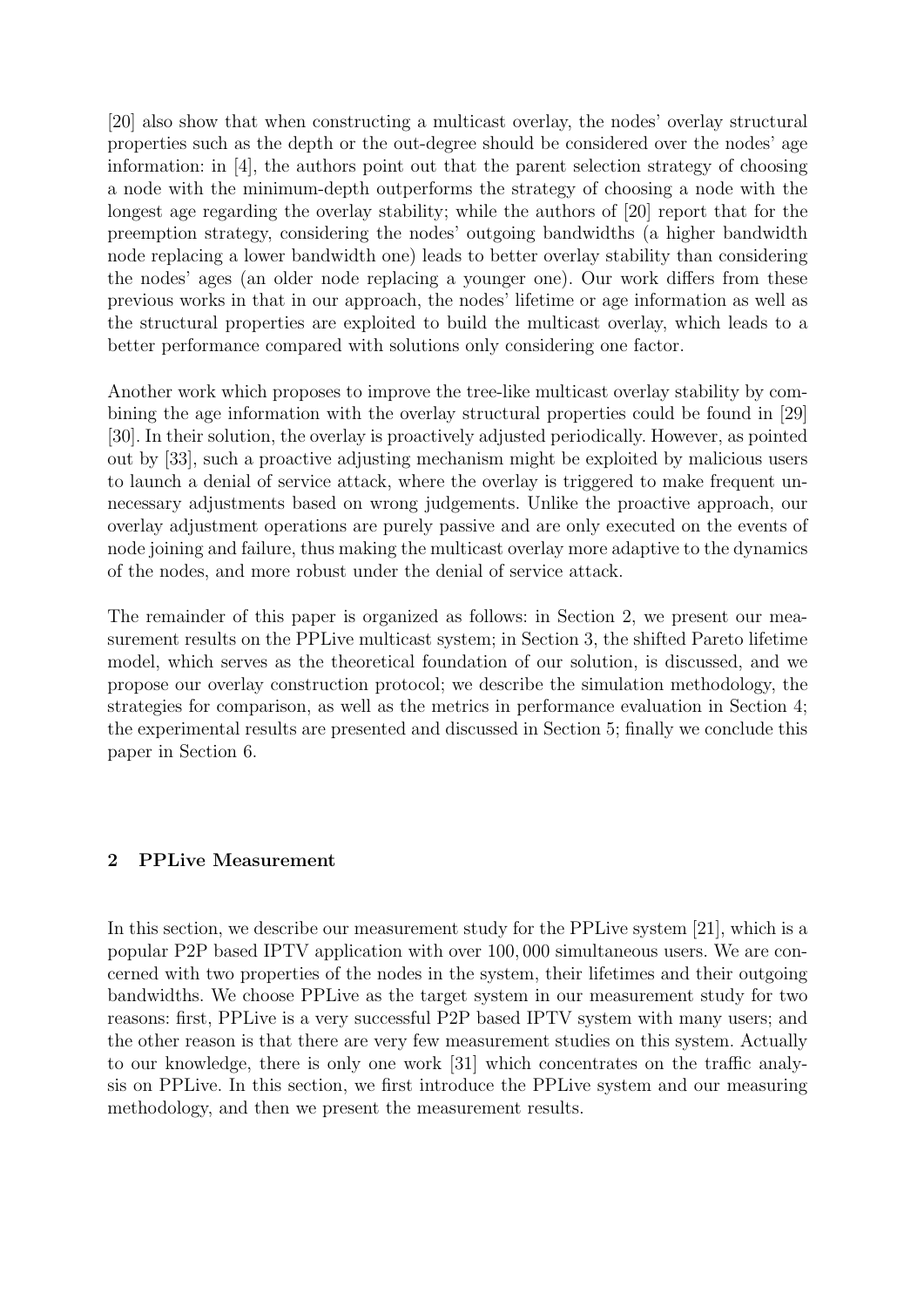### 2.1 Methodology

PPLive is a P2P based multicast application which is very successful and widely used by users from all over the world. According to very limited information released on its website, PPLive forms two kinds of application-level overlays during the session: one overlay is formed for the node membership and channel information management, and the other is formed for media streaming. PPLive uses a two-layered supernode architecture in which a node could be an ordinary node or a super node (called searching node in PPLive) to construct the management overlay; while for each media channel, a mesh-like overlay is formed for streaming the media content. In our study, we are interested in two properties of the nodes on the PPLive streaming overlay: 1) their lifetimes; and 2) their outgoing bandwidths. The first is highly related to the stability of the overlay and the second is important for the overlay's service capacity.

To obtain the nodes' lifetimes, we setup a PPLive installation and join in the streaming overlay of a popular TV program. Our simple idea is to actively probe all the nodes which have been encountered by our measuring node until they are offline. A measuring program is developed for this purpose. As a node in PPLive may explore new peering nodes by setting up new connections and abandon connections which are not good enough, we decrease the incoming bandwidth and block the incoming connections of our measuring computer, in this way we force the PPLive installation to explore more potential peering nodes for better streaming service, and speed up our measurement job. We must point out that actually we are measuring a node's residual lifetime, which is defined as the period between the moment it is encountered by our PPLive installation to the moment it quits the PPLive streaming overlay. We will have a theoretical discussion on the relationship between the distribution of the nodes' lifetimes and their residual lifetimes in Section 3. Another issue is that in PPLive, a mesh-like overlay is formed for data streaming, which is different from the tree-like overlays we aim to improve. However, in Section 3.1 we will show that the characteristics of nodes' lifetimes are universal in P2P networks, and are almost independent of the overlays' topologies.

We have also estimated the nodes' outgoing bandwidths. The method used here is similar to one of the methods described in [4]. We lookup a node's IP address in the Regional Internet Registries at [5], [6] or [7], and estimate the access technique the user with the address might use. We assume all the addresses in the education domains are Ethernet accessed, and for the addresses of the commercial ISPs, we visit the ISP's website and assume that the user uses the most advanced access technique provided by the ISP. Obviously our estimation is an optimistic one as we always assume the best possibility. However, we believe it reflects the real-world situation as long as we could differentiate the addresses in education networks from the addresses of home users with commercial ISPs, since the former is usually well connected with Ethernet, while the home users usually use DSL or Cable modem techniques with limited outgoing bandwidths. Fortunately, all the addresses in education networks are well recorded by the Regional Internet Registries.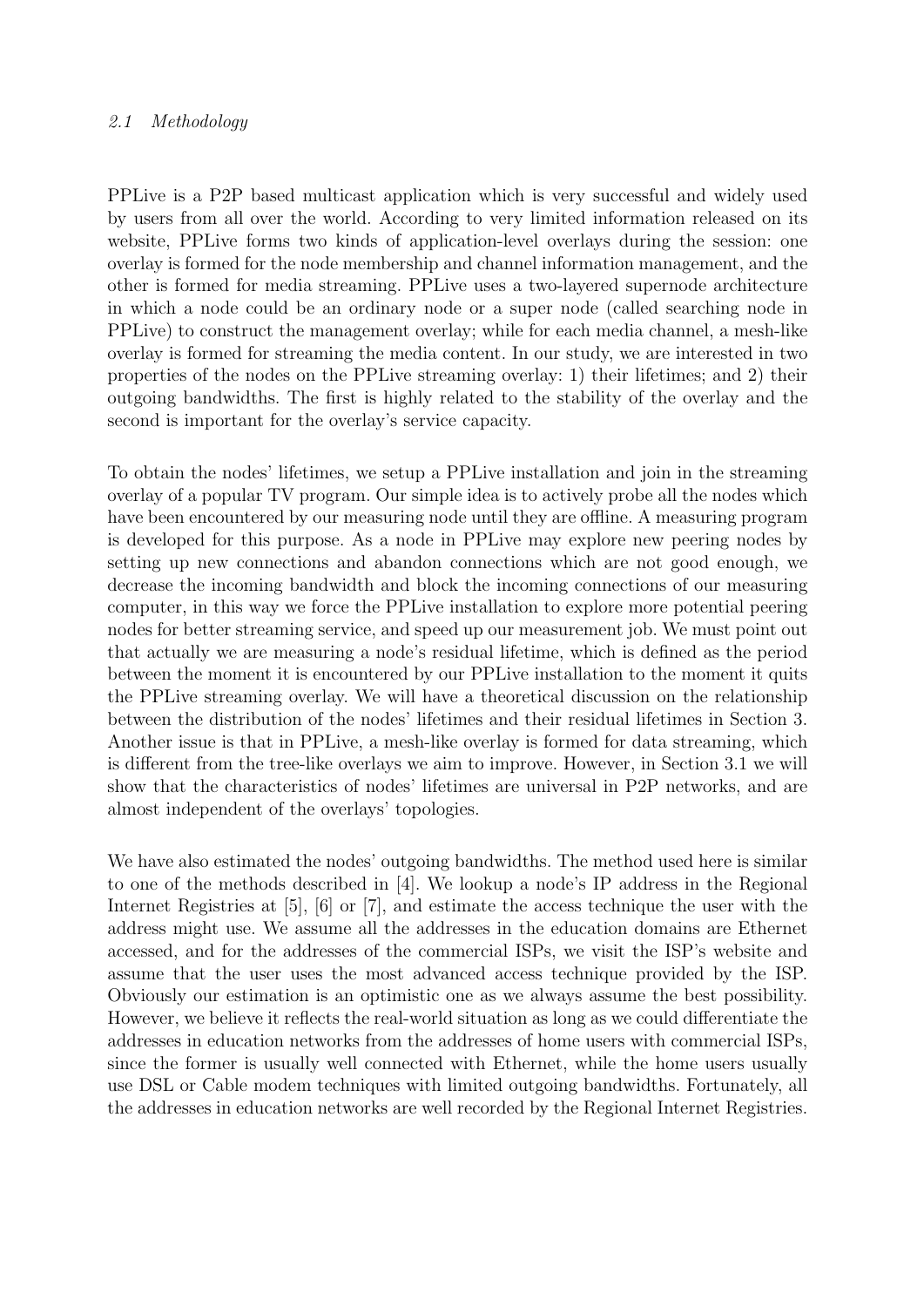

Fig. 1. CCDF of the residual lifetimes for (a) all the nodes, (b) university nodes, and (c) home nodes

#### Table 1

| Outgoing bandwidth estimation |  |
|-------------------------------|--|
|                               |  |

| Access technique & Outgoing bandwidth   Num. of $\text{nodes}(\%)$ |                                                                                                |
|--------------------------------------------------------------------|------------------------------------------------------------------------------------------------|
| EDU(Ethernet): Above 1 Mbps                                        |                                                                                                |
| DSL, Wireless: 100Kbps-500Kbps                                     | $\begin{array}{c} 230 \ (46\%) \\ 191 \ (38.2\%) \\ 52 \ (10.4\%) \\ 27 \ (5.4\%) \end{array}$ |
| Cable Modems: 600Kbps-1Mbps                                        |                                                                                                |
| Unknown                                                            |                                                                                                |

### 2.2 Results

We have traced 500 nodes for their residual lifetimes, with the longest record of 28, 744 seconds (nearly 8 hours), and the average of 2, 345 seconds (nearly 40 minutes). We also find that 45 nodes are found offline immediately after they are encountered by our PPLive installation, which means their residual lifetimes are shorter than 2 minutes, which is our probing interval.

We plot the distribution of the residual lifetimes we have measured in Fig. 1(a). The xaxis is the length of the residual lifetime in seconds, and the y-axis is the Complementary Cumulative Distribution function (CCDF). Note that we use logarithmic scale in both axes. We plot all the 500 records on the figure, and by using the method which will be introduced in Section 3 with all the 500 records, we derive the shifted Pareto distribution function (SPDF) [22] which is close to the statistical result. We could see that the curve of the shifted Pareto distribution function matches the statistical trace very well, with a goodness-of-fit  $(R^2)$  as 0.983583. We also estimate the function of Exponential distribution, and find that it does not match our measurement results well, with a goodness-of-fit as  $R^2 = -7.756703$ . We do not plot it on the figure for briefness. Our measurement result indicates that the residual lifetimes of nodes on the PPLive overlay are heavy-tailed, as reported in other works such as [1], [2], [3] and [4]. Furthermore, it is observed that the distribution of the nodes' residual lifetimes could be modeled by the shifted Pareto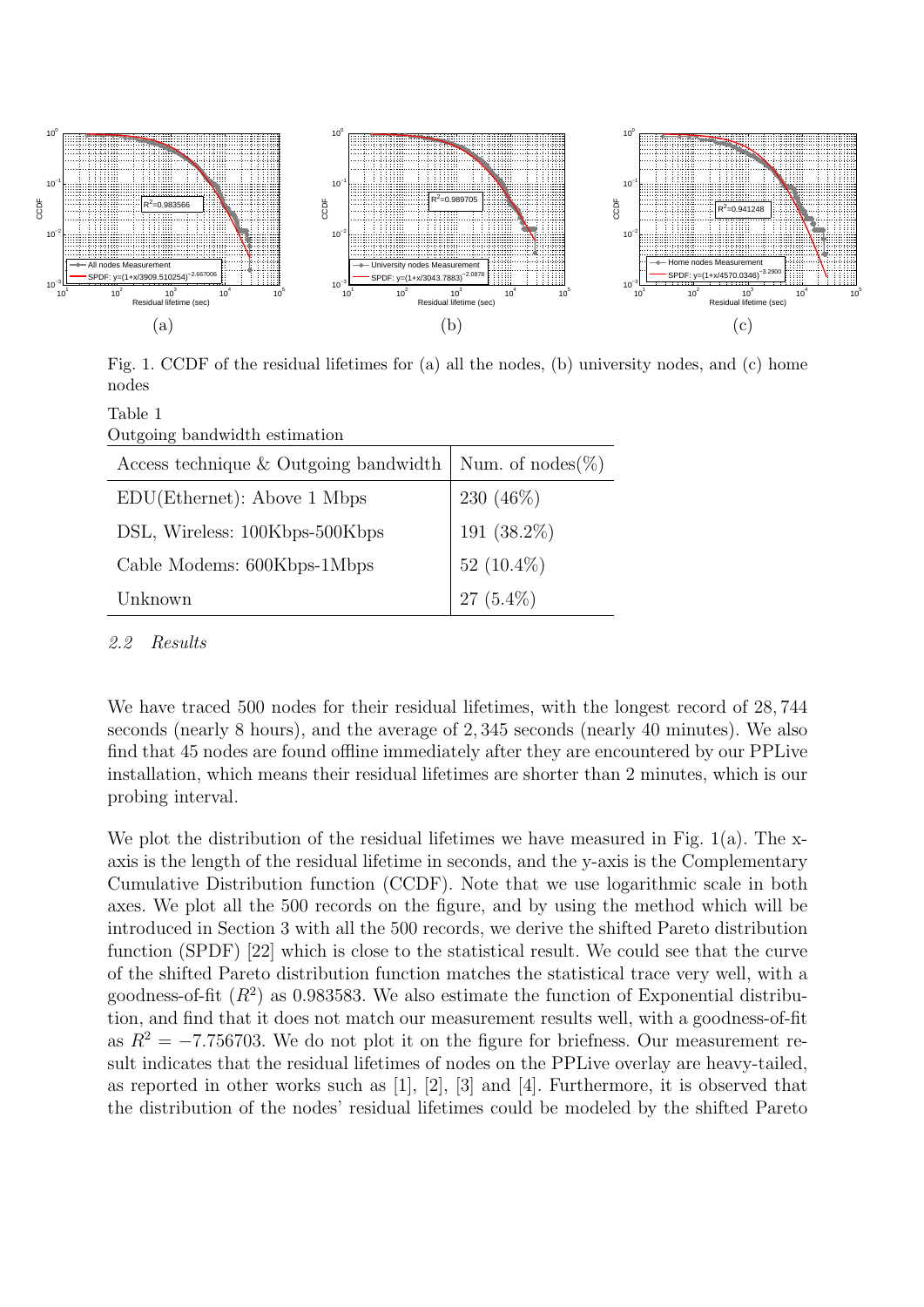distribution very well.

We roughly estimate the outgoing bandwidths for the nodes and report the results in Table 1. Basically we could divide the nodes recorded into two categories, the nodes located in university domains with Ethernet connectivity and the nodes with commercial ISP addresses accessing the Internet using DSL or Cable modem techniques. We call the first as university nodes and the second as home nodes. Among all the nodes we have observed in our measurement, there are  $46\%$  university nodes and  $48.6\%$  home nodes, which shows that PPLive users are heterogeneous regarding the bandwidth. One natural question is whether or not users with different access techniques behave differently regarding their residual lifetimes. We plot the CCDF of the residual lifetimes for the university nodes and the home nodes in Fig. 1 (b) and (c) respectively, and we also derive and plot the shifted Pareto distribution functions for the two statistical traces separately on the figures. We find that the two traces are almost identical, and both could be matched by the shifted Pareto distribution model very well. Interestingly, we find that the average residual lifetime for the home nodes, which is 2, 798 seconds, is longer than the one of the university nodes, which is 1, 995 seconds, although the latter has better bandwidth connectivity. The reason may lie in the fact that users behind the home nodes usually have more leisure time than users behind the university nodes. More importantly, our finding suggests that the length of a node's lifetime is more related to the users themselves rather than technical factors such as the bandwidth as long as they could obtain satisfactory services.

# 3 Protocol Design

### 3.1 Node Lifetime Model

In our measurement study in Section 2, we find that the nodes' residual lifetimes are heavy-tailed, and the CDF could be modeled as a shifted Pareto distribution. We argue that this property is also valid for the nodes' lifetimes, regardless of their bandwidth conditions and the overlay topology, based on the following observations: first, our measurement study shows that both the university nodes and the home nodes exhibit almost identical characteristics in their residual lifetimes, indicating that lifetime is a property independent of the nodes' bandwidths; second, previous studies show that the lifetimes of nodes in different P2P applications are heavy-tailed [2] [4] and could be modeled with a Pareto distribution [1] [3] [22]. These applications include Napster, Gnutella and Akamai multicast. In other words, Pareto lifetime is a universal property in P2P networks. Before the description of our protocol design for improving the stability of the tree-like multicast overlay, we first discuss some features of the Pareto lifetime model which serves as the theoretical foundation for our protocol.

To allow for very short lifetime, we use the shifted Pareto distribution to present the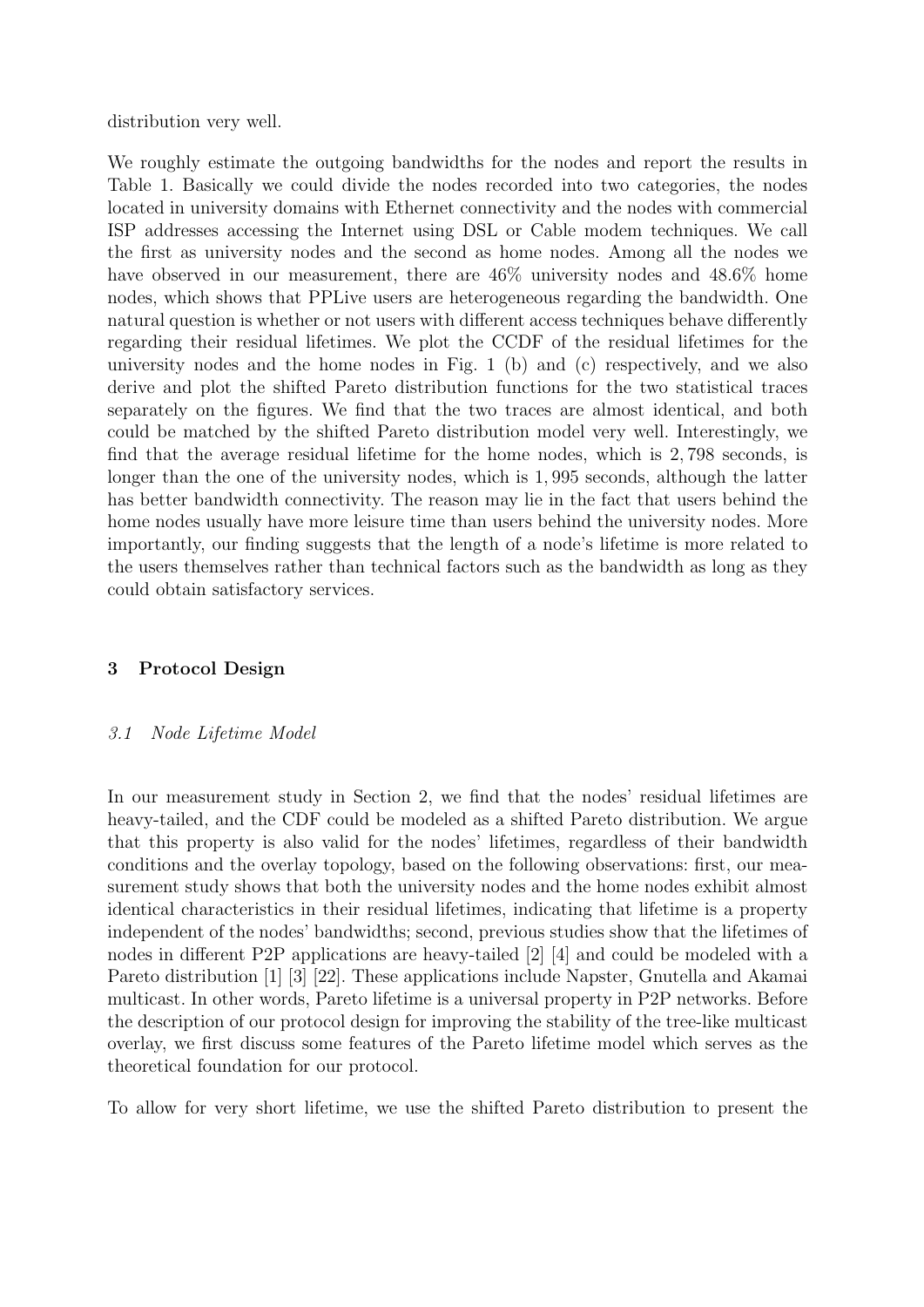CDF of the nodes' lifetimes in a P2P overlay. In this model, for a particular node  $n$ , if its lifetime is denoted as  $l$ , then the probability that  $l$  is shorter than  $x$  is expressed as  $F(x) = Pr[1 < x] = 1 - (1 + x/\beta)^{-\alpha}$ . Suppose we begin to monitor all the online nodes on an overlay from a particular random moment, and trace all the nodes until they depart the system, then the period between the moment we start to monitor to the moment a node departs is called its residual lifetime. If the system has evolved for a long time and reaches a stable state, the distribution of the nodes' residual lifetimes is independent of the moment we start to monitor. Let  $r$  be used to denote the residual lifetime of node  $n$ , we have the following result.

Theorem 1 In a stable P2P overlay, if the CDF of the nodes' lifetimes follows the shifted Pareto distribution as  $F(x) = 1 - (1 + x/\beta)^{-\alpha}$ ,  $\alpha > 2$ , then the CDF of their residual lifetimes is given by:

$$
F_R(x) = \Pr[r < x] = 1 - (1 + x/\beta)^{-(a-1)}
$$

**PROOF.** This result is proved in [22]. $\Box$ 

This result reveals the formal relationship between the nodes' lifetimes and their residual lifetimes: for a Pareto lifetime model, the residual lifetime also follows the Pareto distribution, but appears more heavy-tailed. This result also conforms to the well-known knowledge that heavy-tailed distributions exhibit "memory", which means that users who have stayed in the system for some time are more likely to remain stayed for longer sessions than the newly arrived users.

Although it is well known that nodes' lifetimes in P2P overlays follow the Pareto distribution in CDF, it is difficult to estimate the lifetime model efficiently. Usually people measure a node's lifetime by probing it periodically, as we have done in our PPLive measurement. However, probing a large amount of nodes during their whole lifetimes is a tedious job. If there are some failure reporting mechanisms deployed, in which a node's departure is reported by other nodes such as the neighbors, then probing is not required for the lifetime measurement. However, even with this mechanism, it is still a time-consuming work as the measuring program must wait for all the nodes being traced to depart, and it takes a very long time when the lifetime is heavy-tailed, with a few nodes being online quite long. If we wish to exploit the property of the Pareto lifetime in the protocol design, an efficient and inexpensive lifetime model estimation method is necessary. Unfortunately, even with the failure reporting mechanism, directly measuring the whole lifetime or the residual lifetime is still impractical. On the other hand, since it is easy to know a node's age (the period between its joining the overlay to the moment it is queried for age), deriving the lifetime model from the distribution of the current ages of the nodes is desirable. Suppose at a particular moment, for node  $n$ , its age is denoted as a, then we have the following result regarding the distribution of the nodes' ages.

Theorem 2 In a stable P2P overlay, if the CDF of the nodes' lifetimes follows the shifted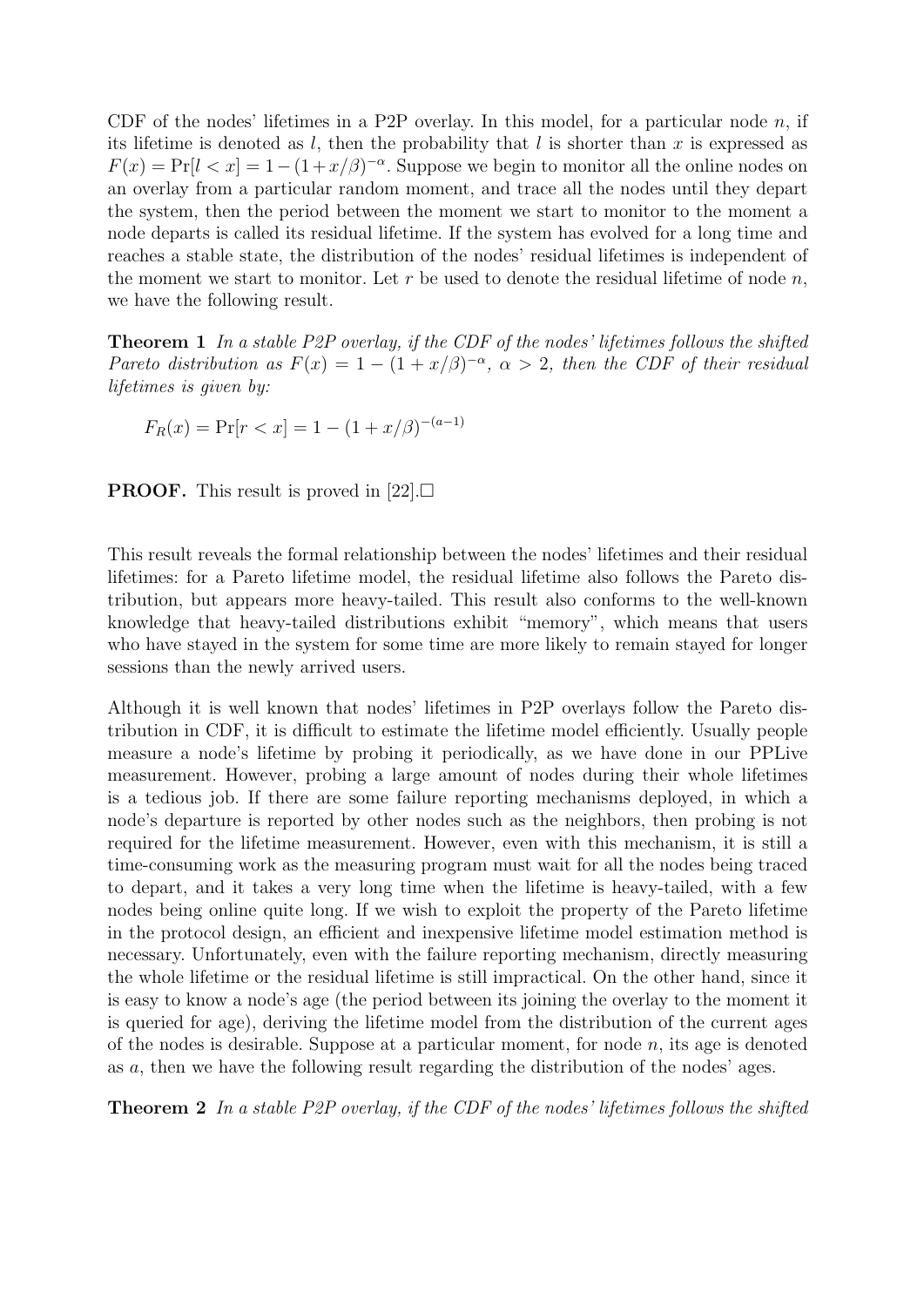Pareto distribution as  $F(x) = 1 - (1 + x/\beta)^{-\alpha}$ ,  $\alpha > 2$ , then the CDF of their ages is given by:

$$
F_A(x) = \Pr[a < x] = 1 - (1 + x/\beta)^{-(\alpha - 1)}
$$

**PROOF.** According to [32],  $F_A(x) = \frac{1}{E[l]}$  $\int x^2$  $F_0^x(1 - F(z))dz$ , as  $F(x) = 1 - (1 + x/\beta)^{-\alpha}$ , we have  $F_A(x) = 1 - (1 + x/\beta)^{-(a-1)}$ , thus the theorem is proved.

It is very interesting to find that the nodes' ages and their residual lifetimes follow the same distribution, and the important practical meaning behind is that we can simply query the nodes' current ages and derive their lifetime model, which is much more efficient. We propose the following simple heuristics for this purpose.

Suppose the measuring application has obtained the ages from s nodes, denoted as  ${x_1, x_2, \ldots, x_s}$  in ascending order. Obviously the average age could be calculated as  $r_1 = (\sum_{i=1}^s x_i)/s$ . Since the curve of Pareto distribution will appear as a straight line in log-log scales, for each pair of records, say  $x_i$  and  $x_j$  ( $x_i \neq x_j$ ), the log-log slope rate could be calculated as  $\frac{\log i-\log j}{\log x_i-\log x_j}$ . The average slope rate from the s records thus could be calculated as  $r_2 =$  $\frac{1}{2}$  $\forall i,j$ , $x_i\neq x_j$  $\log i/j$  $\log x_i - \log x_j$ ´ / ³P  $\forall i,j,x_i\neq x_j$  1 ´ . If we use  $F_A(x) = 1 - (1 + x/\beta)^{-\alpha+1}$ to model the CDF of the nodes' ages, then the average age is  $\frac{\beta}{\alpha-2}$ , and the slope rate is  $(\alpha - 1)$ . Solving the two equations,

$$
\begin{cases} \frac{\beta}{\alpha - 2} = r_1 \\ \alpha - 1 = r_2 \end{cases}
$$

we can obtain the nodes' lifetime model with  $\alpha$  and  $\beta$ . Note that with this method, the cost is very small: for obtaining  $r_1$  and  $r_2$ , the computational cost is  $O(s)$  and  $O(s^2)$ respectively, which only depends on the size of the sampling set. Another concern is the accuracy of the parameters derived from a small sampling set, as we only use limited information compared with the ages of the whole population. However, we can see from the simulation results in Section 5 that even with inaccurate estimated parameters, our protocol can improve the overlay stability intensively and there is no obvious performance gap between the protocol using less accurate estimation and the one using more accurate estimation, as long as most nodes can make the right decision with the informative but inaccurate parameters.

#### 3.2 The Protocol

Random sampling techniques [23] are important in P2P overlays for locating services and improving performance. In a tree-like multicast overlay, we suppose each node keeps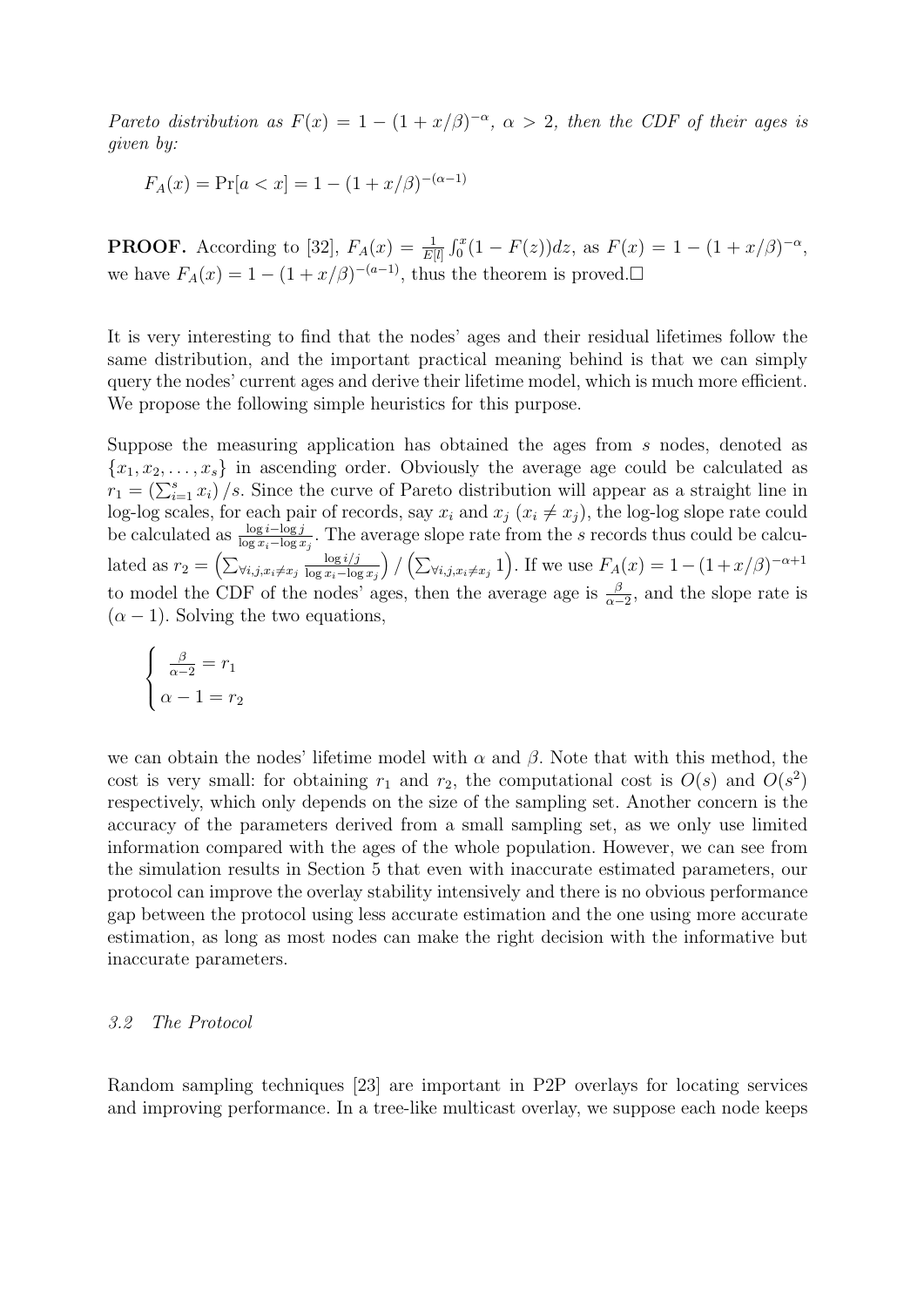a random subset of the nodes on the overlay for two purposes: 1) when a new node joins, it could contact the bootstrap node for a random subset of nodes on the overlay and choose one eligible (with spare outgoing bandwidth) as its parent; 2) when a node's current parent node departs, this node can connect to one node in its random subset for rejoining the overlay. For serving the second purpose, a desired property of a node's random sampling set is that none of the nodes in it should be the node's descendant. In this work, we assume that the end-to-end bandwidth between two nodes will not change over time, thus a node will not look for a new parent node until its current parent departs. We believe this is reasonable as incidents influencing the end-to-end bandwidth such as link failures are happening less frequently compared with the joining/departing events of the nodes on the multicast overlay. We use RanSub [24], which is a scalable approach for distributing the changing, uniform random subsets of global information to all nodes on a tree-like overlay, as our basic protocol, and extend it for estimating the lifetime model. However, any other protocols which provide a random subset service (such as [23] and [25]) could also serve as the basic protocol. We introduce RanSub briefly in the followings, the detailed description could be found in [24].

RanSub distributes random subsets of participating nodes throughout the tree using a bottom-to-top procedure called collect round and a top-to-bottom procedure named distribute round periodically. The collect messages start at the leaves and propagate up the tree, leaving state at each node along the path to the root. During the collect round, each node reports a random subset of its descendant nodes to its parent node, as well as the number of its descendant nodes. After the completion of the **collect** round, the distribute messages start at the root and travel down the tree. During the distribute round, each node will receive a fixed-sized random subset of the nodes which does not include any of its descendant nodes from its parent node, as well as the size of the overlay tree. Meanwhile, this node will generate a fixed-sized random subset for each children node of itself, which contains no descendant nodes of that children node. Clearly, for each collect/distribute round, a node just needs to communicate with its parent node and its children nodes, thus the overhead is  $O(1)$ . Moveover, as the information of random subsets of the nodes is not changing very dynamically, it is not necessary for an overlay to run the protocol frequently, thus it will not impose substantial overhead on the multicast overlay.

We extend the original RanSub protocol by carrying the age information on the messages for lifetime model estimation. In our protocol, a node reports a random subset of its descendant nodes with their ages, and obtains random subset of non-descendant nodes with their ages. Moreover, some information will be propagated during the **distribute** round of the protocol. First of all, one node will be responsible for deriving the lifetime model of the nodes currently on the overlay from its random subset, using the method we have suggested in Section 3.1. In our design, this task is conducted by the source node of the tree, but it could also be performed at any other positions. The parameters of the Pareto lifetime model  $\alpha$  and  $\beta$  are distributed to all the nodes on the overlay as a part of the distribute message, and will be sent to any new joining nodes by the bootstrap nodes. With the lifetime model, each node will estimate its individual reliability as the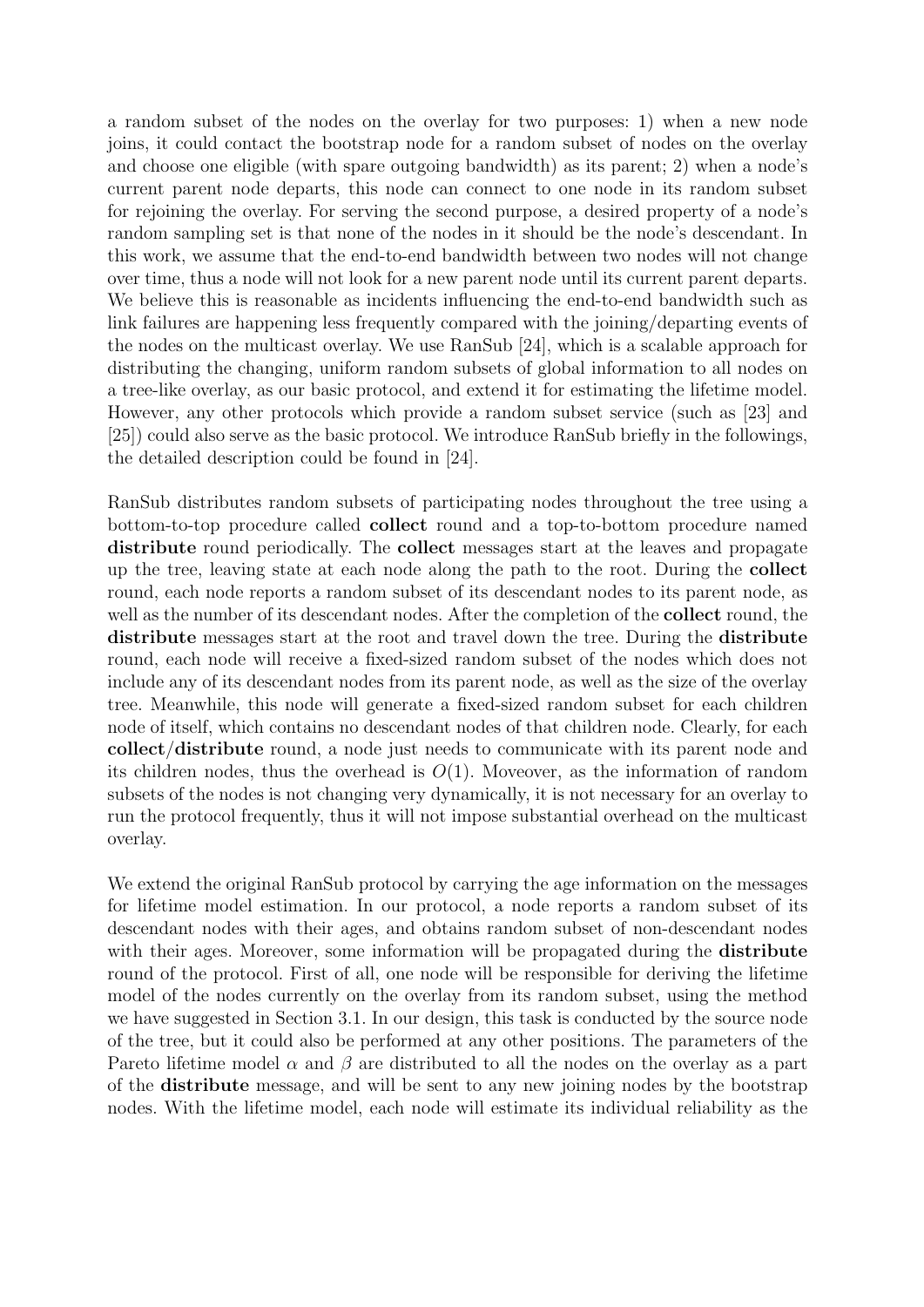hazard rate according to its age. The hazard rate is estimated as follows: Suppose the lifetime model for nodes on the overlay is modeled with the shifted Pareto distribution as  $F(x) = 1 - (1 + x/\beta)^{-\alpha}$ , then for a node at age x, according to the definition [32], its individual hazard rate is

$$
h(x) = \frac{f(x)}{1 - F(x)} = \frac{\alpha}{\beta + x}
$$

Here  $f(x)$  is the PDF of the nodes' lifetimes. With the individual node's hazard rate, each node estimates the reliability of the streaming path from the source node to itself, and pass it to its children nodes in the distribute messages. The methodology for obtaining the path reliability will be discussed in the following subsection.

#### 3.2.1 Parent Selection Algorithm

First we consider the parent selection algorithm. When a new node joins, it will look for a node as its parent which could provide a stable service. Since the lifetime is heavy-tailed, the longer a node lives, the longer it will be expected to survive. So, selecting the oldest node is a good choice. On the other hand, on a tree-like multicast overlay, the streaming is pushed from the source node down to the leaf nodes. For a single node, the departure of any ancestor node will cause a discontinuity of the streaming service, and the shorter the depth of a node, the less likely it will suffer an ancestor departure because of its fewer ancestor nodes. So, for a new node, choosing a parent node with the minimum depth is also reasonable.

In our approach, each node calculates the reliability of the path from the source node to itself as the accumulative hazard rate that any node on the path may fail. Suppose for node  $n_s$  with age  $x_s$ , there are  $s-1$  nodes between the source node to itself (but not including it), denoted as  $n_1, n_2, \ldots, n_{s-1}$ , at the age of  $x_1, x_2, \ldots, x_{s-1}$  respectively, then the accumulative hazard rate for the nodes on the path  ${n_1, n_2, \ldots, n_{s-1}}$  is

$$
H(n_s; x_1, x_2, \dots, x_{s-1}) = \frac{\sum_{i=1}^{s-1} \frac{\partial (1 - S(x_1, x_2, \dots, x_{s-1}))}{\partial x_i}}{S(x_1, x_2, \dots, x_{s-1})} = h(x_1) + h(x_2) + \dots + h(x_{s-1}) \tag{1}
$$

here  $S(x_1, x_2, \ldots, x_{s-1})$  is the survive probability of the nodes on the path  $\{n_1, n_2, \ldots, n_{s-1}\}$  $\lim_{n \to \infty} \sum_{i=1}^{s-1} (1+x_i/\beta)^{-\alpha}$ . We can see that the accumulative hazard rate is the sum of the hazard rates for all the nodes on the path, which conforms to the meaning of the hazard rate concept and could be interpreted as the rate that any node on the path  $\{n_1, n_2, \ldots, n_{s-1}\}\$ fails instantaneously.

The path reliability could be easily obtained with the distribute message of RanSub: for the node  $n_s$ , it receives a value of the accumulative hazard rate as  $\sum_{i=1}^{s-1} h(x_i)$  from its parent, and calculates the new accumulative hazard rate by adding the hazard rate for parent, and calculates the new accumulative hazard rate by adding the hazard rate of itself as  $\sum_{i=1}^{s} h(x_i)$ , and sends the new accumulative hazard rate to its children nodes.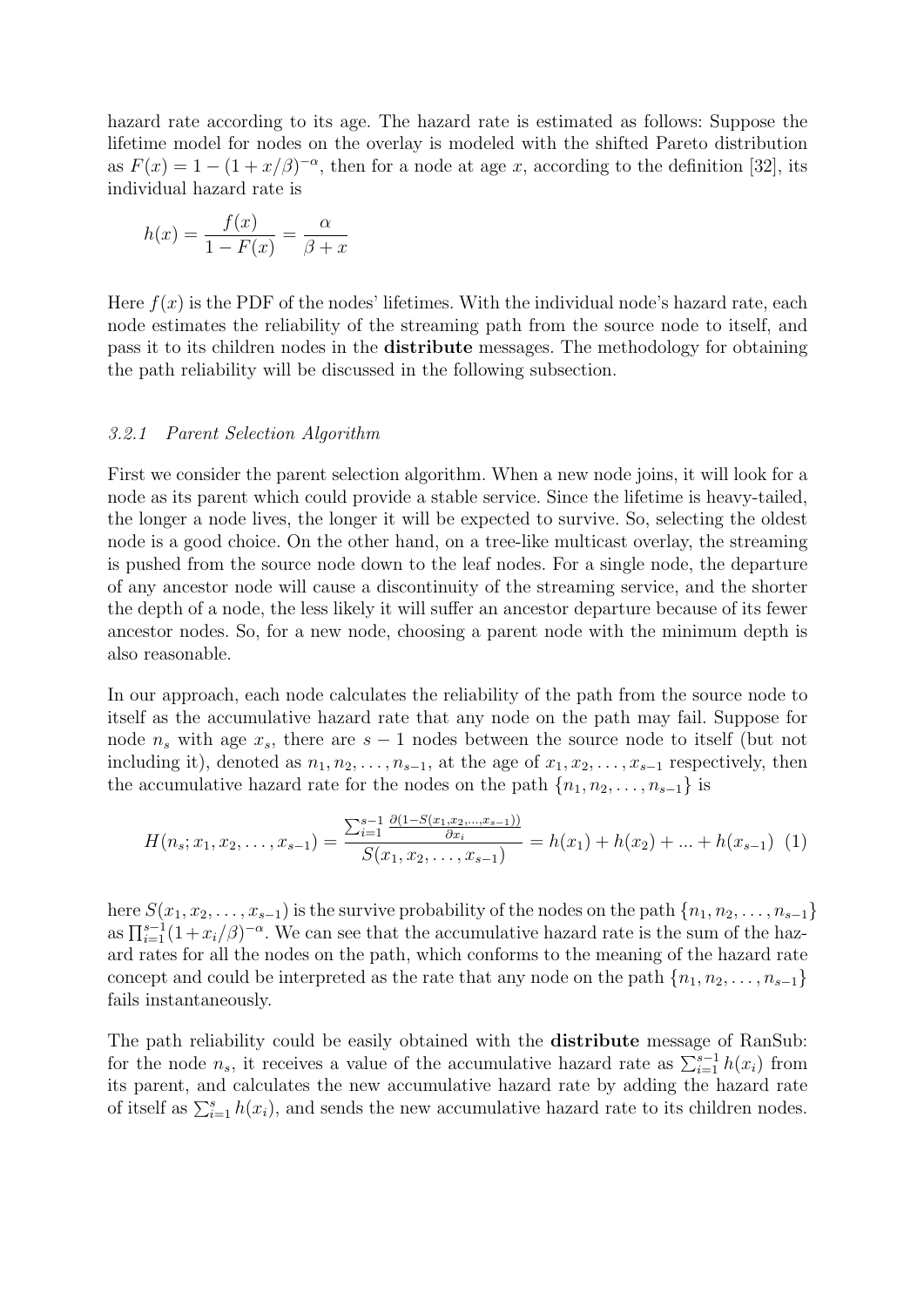In this way, the reliabilities of all the paths on the overlay are updated periodically with the extended RanSub protocol. In our "prediction" parent selection strategy, when a new node joins, it contacts the bootstrap node for a random subset of the overlay nodes, and queries for all the nodes in it which could serve as its parent for their path reliabilities in the accumulative hazard rates, then it simply choose the one with the lowest value to connect. Following is the complete parent selecting algorithm using the "prediction" strategy described in pseudo-code:

# Algorithm 1  $NodeJoin(n_{join})$

- 1. Get a random subset of the overlay nodes from the bootstrap node;
- 2. If none of the nodes in the subset could support one more child, repeat Step 1;
- 3. For each node  $n_i$  eligible in the subset, query for  $n_i$ 's accumulative hazard rate  $H(n_i)$ calculated by Equation  $(1)$ ;
- 4. Choose the node with the smallest accumulate hazard rate as the parent to connect;
- 5. Return.

# 3.2.2 Preemption Algorithm

We also consider the preemption situation in which a disconnected node, due to its parent departure, replaces another node on the overlay. Unlike the new nodes, the disconnected nodes are not joining as a single node, but as a disconnected sub-tree with more than one nodes. Moreover, the disconnected nodes have been on the overlay for some time, which indicates better reliability than the new joining nodes with a age of zero. For the preemption algorithm, the disconnected nodes should be relocated at a proper position on the overlay rather than at the leaves. Usually people try to build a multicast tree as compact as possible by putting a node with larger bandwidth at a higher position, so, for the preemption strategy, a node with larger out degree preempting a node with smaller out degree is a good choice. On the other hand, as in the parent selection problem, a node with longer age is expected to be more stable than a node with shorter age, thus an older node preempting a younger one is also a reasonable choice.

In our first preemption strategy called "preemption by descendant", we believe that people should consider the importance of a node in providing service on the overlay. As all the descendant nodes of a disconnected node receive streaming from it directly or indirectly, the more descendant a disconnected node has, the more important it is on the overlay. So, in the "preemption by descendant" strategy, a node with more descendant nodes preempts a node with fewer descendants.

For the second preemption strategy called "preemption by service" which is more elaborate, each node estimates the amount of the service it is supposed to provide to its descendants. Suppose a node *n* at age *x*, its hazard rate is  $h(x) = \alpha/(\beta + x)$ , then, the length of time it is expected to be online in future could be approximated as  $1/h(x) = (\beta + x)/\alpha$ ; if the node  $n$  has  $m$  descendant nodes, then the expected amount of service it will provide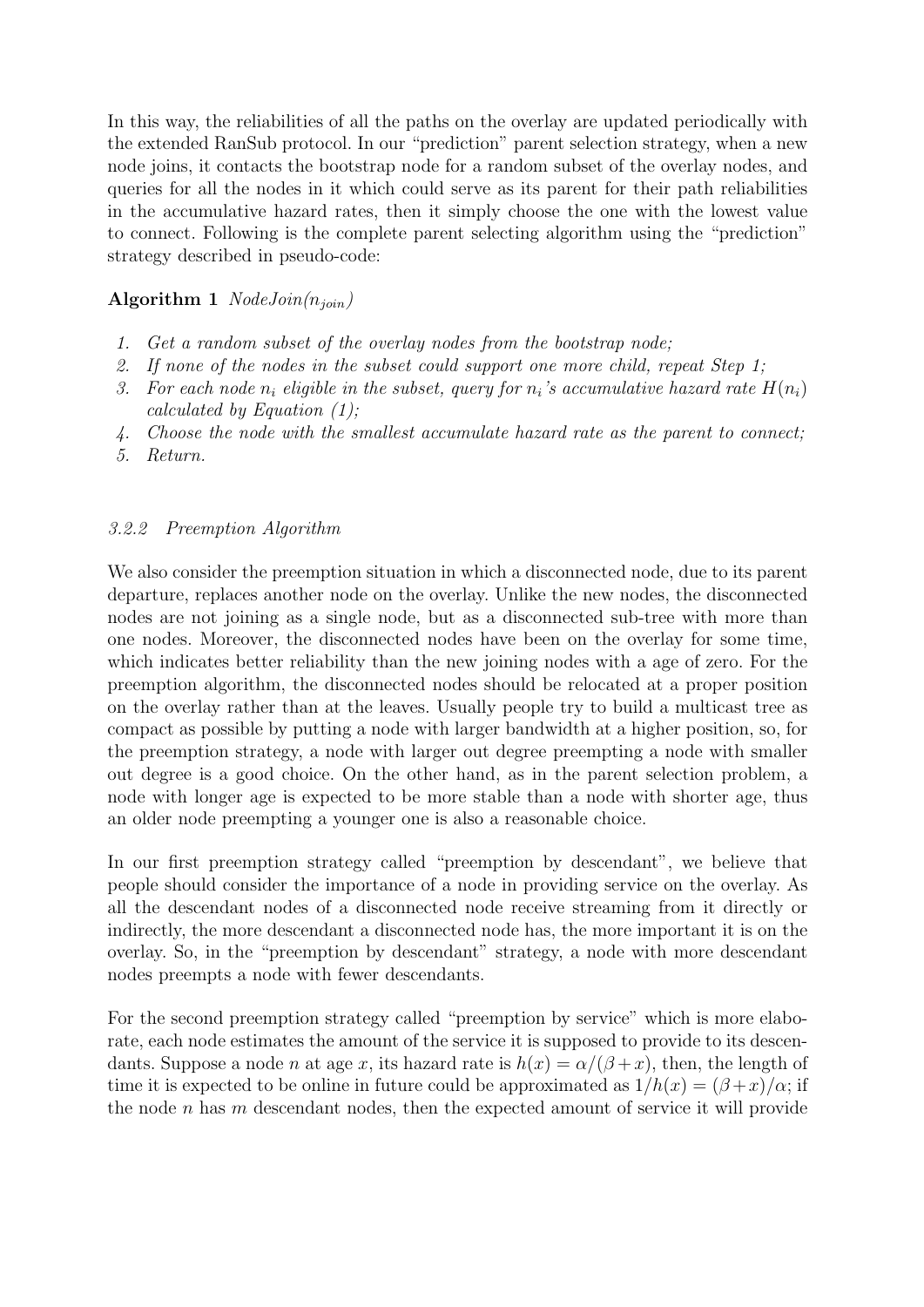in future is

$$
S(n; x, m) = \frac{m}{h(x)} = \frac{m(\beta + x)}{\alpha} \tag{2}
$$

Since each node knows the number of its descendant nodes during the collect round of the extended RanSub protocol, and could calculate its hazard rate according to its age and the lifetime model during the distribute round, the estimated amount of service for each node could be easily obtained by the node itself. In the "preemption by service" strategy, a node with a larger amount of estimated service preempts a node with a smaller amount of estimated service.

Now we describe the whole preemption algorithm: First, a disconnected node chooses a node with the best path reliability it knows regardless of whether or not it could support a new child; then it will try to preempt one of the node's current child following one of the strategies on the condition that there is no spare degree; if the preemptions fail on all the children nodes, it will try the second best potential parent node until it finds one which it could connect as a children node. If the disconnected node can not find a parent node by preemption, it will select a leaf node randomly as its parent. On the other hand, the node being preempted will look for its new parent node by executing the same preemption algorithm. Following is the complete preemption algorithm described in pseudo-code.

# Algorithm 2  $NodePrempt(n_{disconnect})$

| 1.              | Rank nodes in $n_{disconnect}$ 's random subset as an ascending list according to their       |
|-----------------|-----------------------------------------------------------------------------------------------|
|                 | $accumulative$ hazard rates calculated by Equation $(1)$ ;                                    |
| 2.              | For the ith node $n_i$ of the ascending list from the beginning                               |
| 3.              | If $n_i$ can support one more child                                                           |
| $\frac{1}{4}$ . | $n_{disconnect}$ connects to $n_i$ as parent;                                                 |
| 5.              | Else                                                                                          |
| 6.              | If $n_{disconnect}$ 's service amount $S(n_{disconnect})$ calculated by Equation (2) is       |
|                 | larger than the one of a $n_i$ 's children node $n_i$ or //preemption by service              |
| $6^\prime$ .    | If $n_{disconnect}$ 's number of descendants m is larger than the one of a $n_i$ 's           |
|                 | children node $n_{ic}$ //preemption by descendant                                             |
| 7.              | $n_{disconnect}$ connects to $n_i$ as parent;                                                 |
| 8.              | $NodePrempt(n_{ic});$                                                                         |
| 9.              | Return;                                                                                       |
| 10.             | $n_{disconnect}$ randomly chooses one node in its subset, and traces along the tree to a leaf |
|                 | node, then connects to this leaf node as its parent;                                          |

11. Return.

Finally, our protocol relies on each node to report its individual information such as the age or the descendant number during the parent selection or node preemption. Nodes may have incentive to lie with these information. To guard against the dishonest behav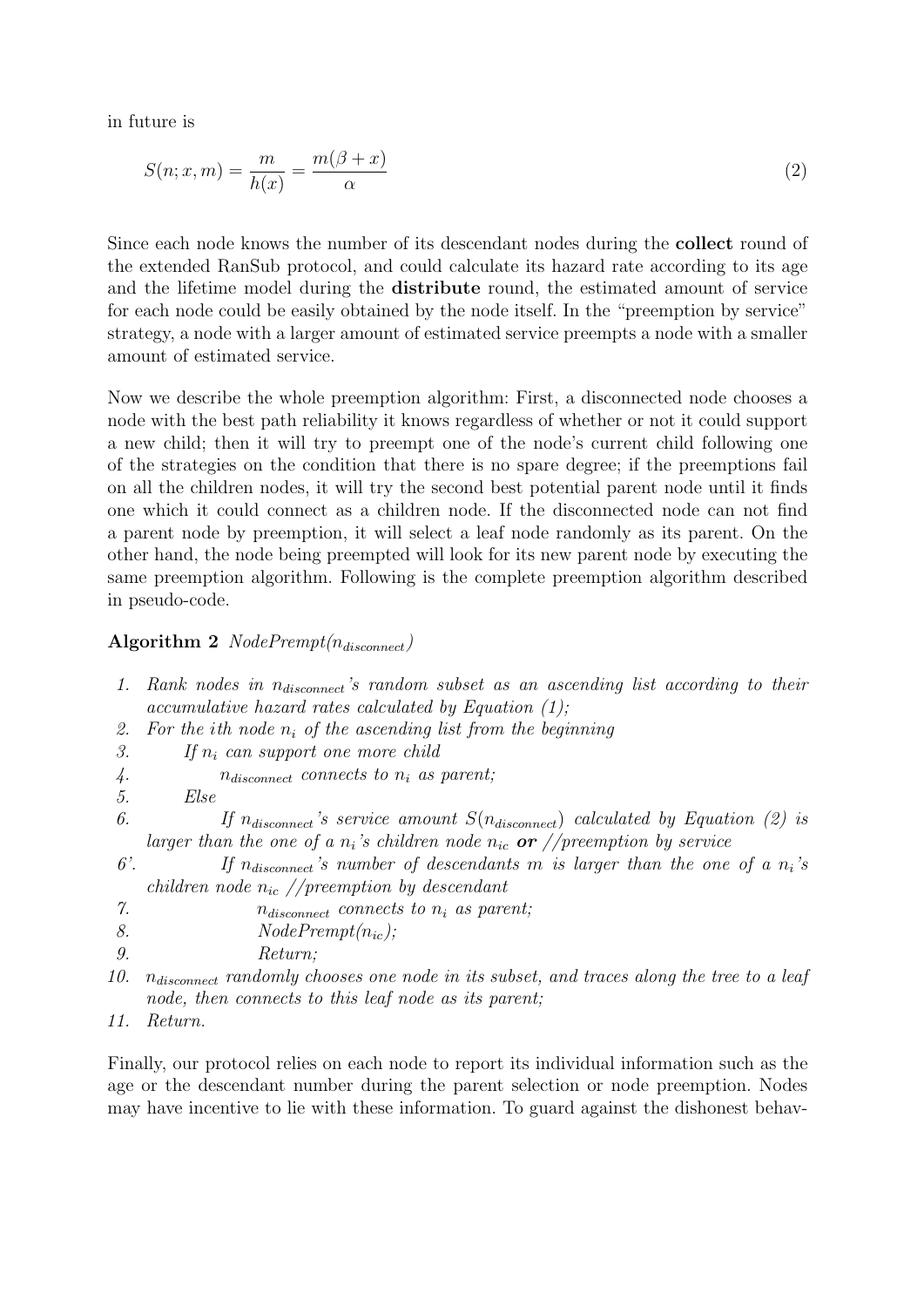iors, some anti-cheating mechanism is required. Currently there are some works on this problem, such as the witness system in [26] or the referee system in [29], both can be integrated into our protocol without much modification. However, this issue is beyond the scope of this paper, and we assume that nodes are honest in our study.

# 4 Simulation Setup

We evaluate our protocol by simulation. We compare the "prediction", "preemption by descendant" and "preemption by service" strategies which are essential in our protocol with a number of alternative parent selection and node preemption strategies, and an event-driven simulator is developed for the comparison. We use the synthetic traces of the nodes' joining and leaving events as well as the half synthetic traces derived from our PPLive measuring results in simulation to study the stability of the overlays.

For the events of nodes joining and departing, we use synthetic traces as well as halfsynthetic traces in our simulation. In the synthetic traces, we assume that nodes are joining the overlay following a Poisson process, and their lifetimes follow the shifted Pareto lifetime model. Specifically, we assume that the nodes' entry rate is  $\lambda = N(\alpha - 1)/\beta$ , here  $\alpha$  and  $\beta$  are the parameters of the shifted Pareto lifetime model, and N is the stable population of the nodes on the overlay, which is 1, 000 in our simulation. We also make half synthetic traces based on the PPLive measurement results. Since we have 500 nodes' residual lifetimes, and according to Theorem 1 and Theorem 2, the distribution of the ages and the residual lifetimes are identical, we can simply use one random record as a node's age and use another random record for the node's residual lifetime, thus making up the whole lifetime.

For each node in the trace, a random outgoing degree is assigned according to the measurement results in Table 1. Suppose the media's playback rate is 500 Kbps, then for a university node, its out degree is above 2, and for a home node with Cable modem, the out degree ranges from 1 to 2, and a DSL home node will have the out degree of 0 or 1. For the unknown nodes, the out degree is randomly assigned. However, we allow a maximum out degree of 20, which is 10 Mbps in the outgoing bandwidth. We build an initial overlay with 1, 000 nodes to start the simulation. The initial overlay is built randomly but compact, which means all the outgoing degrees of the non leaf nodes are occupied. In our simulation trace, there are more than 10, 000 new nodes joining and departing during the simulation, which changes the initial overlay greatly, so we believe that the initial overlay influences the simulation results trivially.

We compare the strategies presented in Section 3 with a bunch of alternative strategies in the simulation. Those strategies are either already engaged in real world systems or have been systematically studied in previous works. We will show that our algorithms outperform them at a reasonable cost. Following we describe the strategies under evaluation in details. We assume that a random subset service such as [23], [24], and [25] is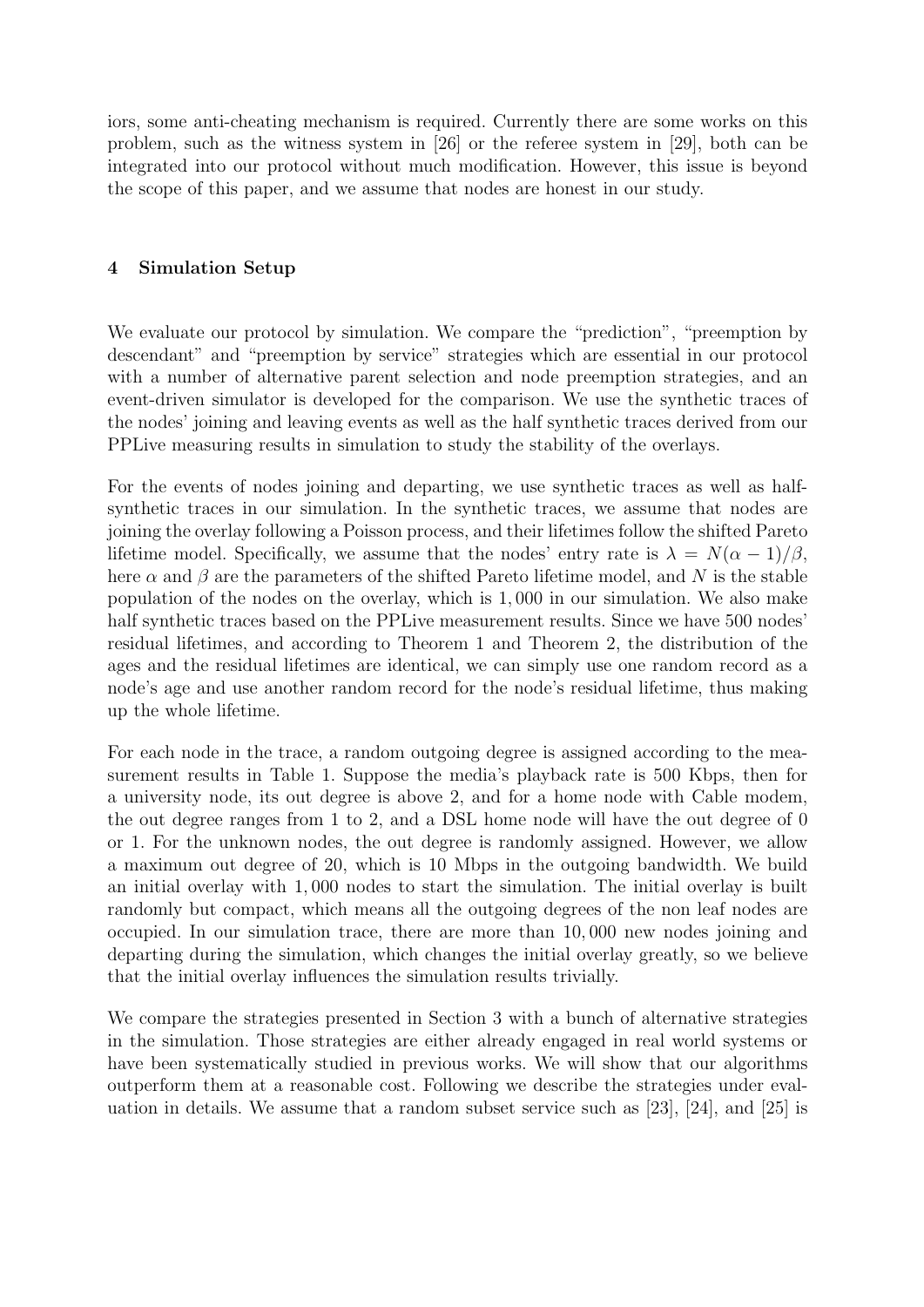available for the nodes on the overlay.

For the parent selection strategy, we consider the following options:

- Oracle: In this strategy, a new joining node will only choose a node which will depart later than itself to connect to as the parent. This strategy is impractical in real world systems as the node has no idea of other nodes' departure times.
- Random: In this strategy, a new joining node just chooses a node in its random uniform subset randomly which has spare outgoing degree as its parent.
- Minimum-depth: In this strategy, a new joining node chooses an available node with the minimum depth on the overlay tree, as smaller depth indicates fewer intermediate nodes from the source node to the new node itself.
- Oldest: In this strategy, a new joining node chooses an available node with the longest age to connect. As is indicated by the heavy-tailed lifetime, older nodes are more reliable than the younger ones.
- Prediction: This is the strategy we have discussed in Section 3 and implemented in Algorithm 1, in which a new joining node chooses an available node with best path reliability.

When a node departs the overlay, all its children nodes will look for a new parent with a preemption strategy. We consider the following options:

- No preemption: In this strategy, a disconnected node simply rejoins the overlay by connecting to a leaf node which has the minimum depth chosen from its random subset.
- Preemption by degree: In this strategy, a node with larger outgoing degree preempts a node with smaller degree. The implication behind is that placing nodes with larger out degree at higher positions on the overlay helps to build a compact multicast tree.
- Preemption by age: In this strategy, a node with longer age preempts a node with shorter age, as the older nodes tend to be more reliable than the younger ones.
- Preemption by descendants: This is the strategy we have discussed in Section 3 and implemented in Algorithm 2, in which a node with more descendants preempts a node with fewer descendants.
- Preemption by service: This is the strategy we have discussed in Section 3 and implemented in Algorithm 2, in which a node with more estimated service preempts a node with less estimated service.

We implement these strategies in our simulator and make a detailed comparison among the different strategy combinations. The results are presented in Section 5.

Finally, for evaluating the overlay stability, we consider the following two metrics: 1) the times a node suffers ancestor departures during its lifetime; and 2) the loss rate caused by ancestor departures. When a node departs, all of its descendant nodes will suffer an ancestor failure, and a discontinuity in the streaming service will be caused. As in [20], we assume each incident of an ancestor failure will lead to a length l of discontinuity in the streaming service, and a node's loss rate is the ratio of the total length of discontinuity divided by the total time of the streaming service it is supposed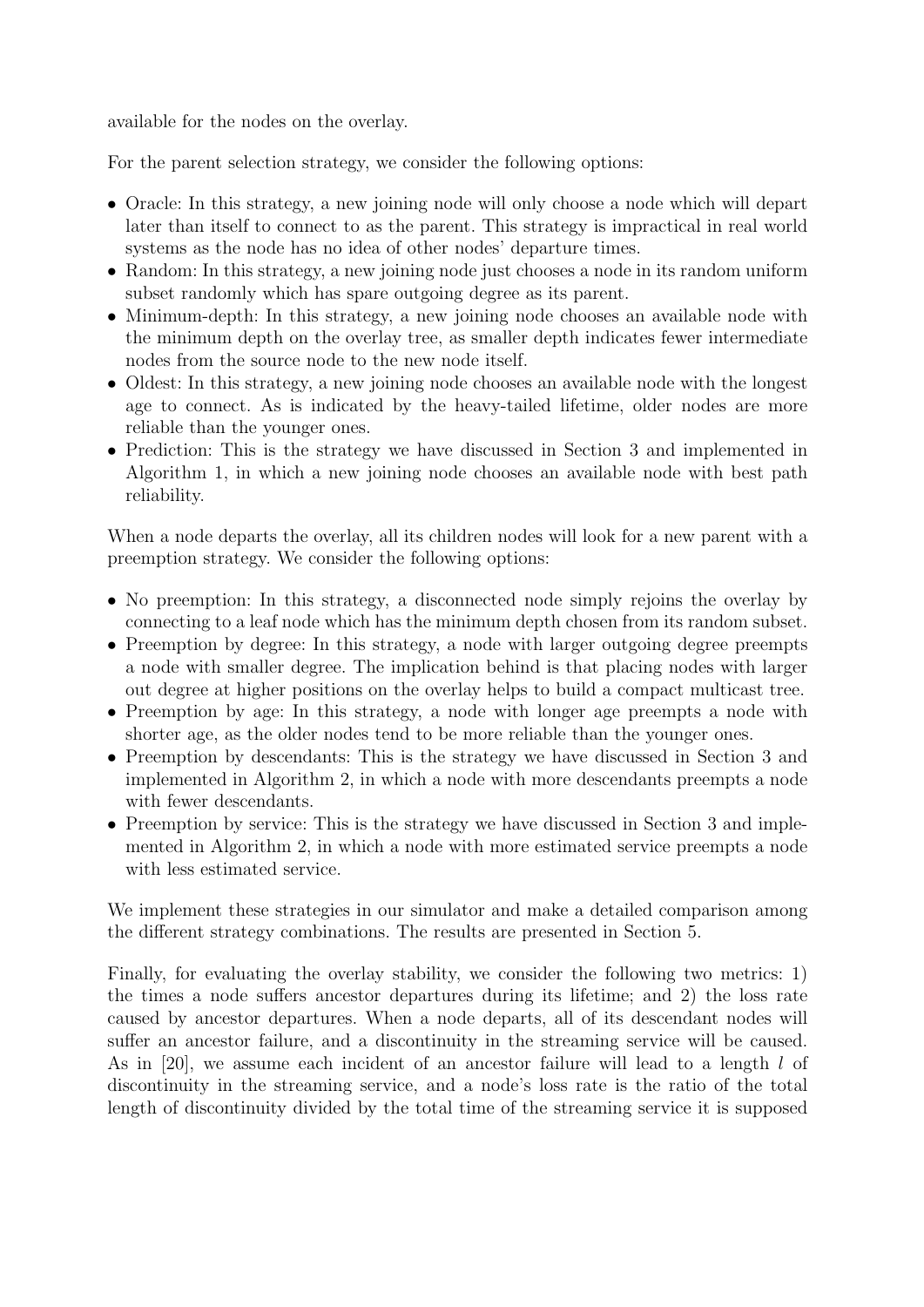

Fig. 2. CDF of the (a) number of ancestor failures and (b) loss rate under different parent selection strategies

to receive. In our simulation, we set  $l = 5$  seconds, as this is a typical length required for a disconnected node to find a new parent and have a good performance after a slow start phase of a congestion-control protocol (e.g., TCP or TFRC). One question remaining is how we handle the preemptions, as they could also be viewed as some kind of failures for the nodes being replaced. However, in our simulation, we do not count preemptions into the ancestor departure events and the loss rate, as for most cases, we believe preemption can be conducted very gracefully: a node will not cut off the streaming to the preempted children node until the preempted node receives a full rate service from its new parent.

Besides the stability, we also study the overhead of our protocols and the service latency of the overlays formed by running different strategies. For the overhead, we investigate the number of the preemptions caused by a single disconnection; and for the service latency, we deploy the overlay upon a topology generated by the GT-ITM transit-stub model [28], and study the overlay stretch under different strategy combinations.

### 5 Evaluation Results

For the default simulation settings, we use the lifetime model derived from our PPLive measurement result (i.e.  $\alpha = 3.667$ ,  $\beta = 3909.51$ ). We start the experiment on an initial overlay with 1, 000 nodes, whose ages and residual lifetimes follow the shifted Pareto distribution in Theorem 1 and Theorem 2. The size of the random subset is set as 50, and we simulate a period of multicast service for 20, 000 seconds, during which more than 10, 000 nodes have joined and have a lifetime following the Pareto lifetime model.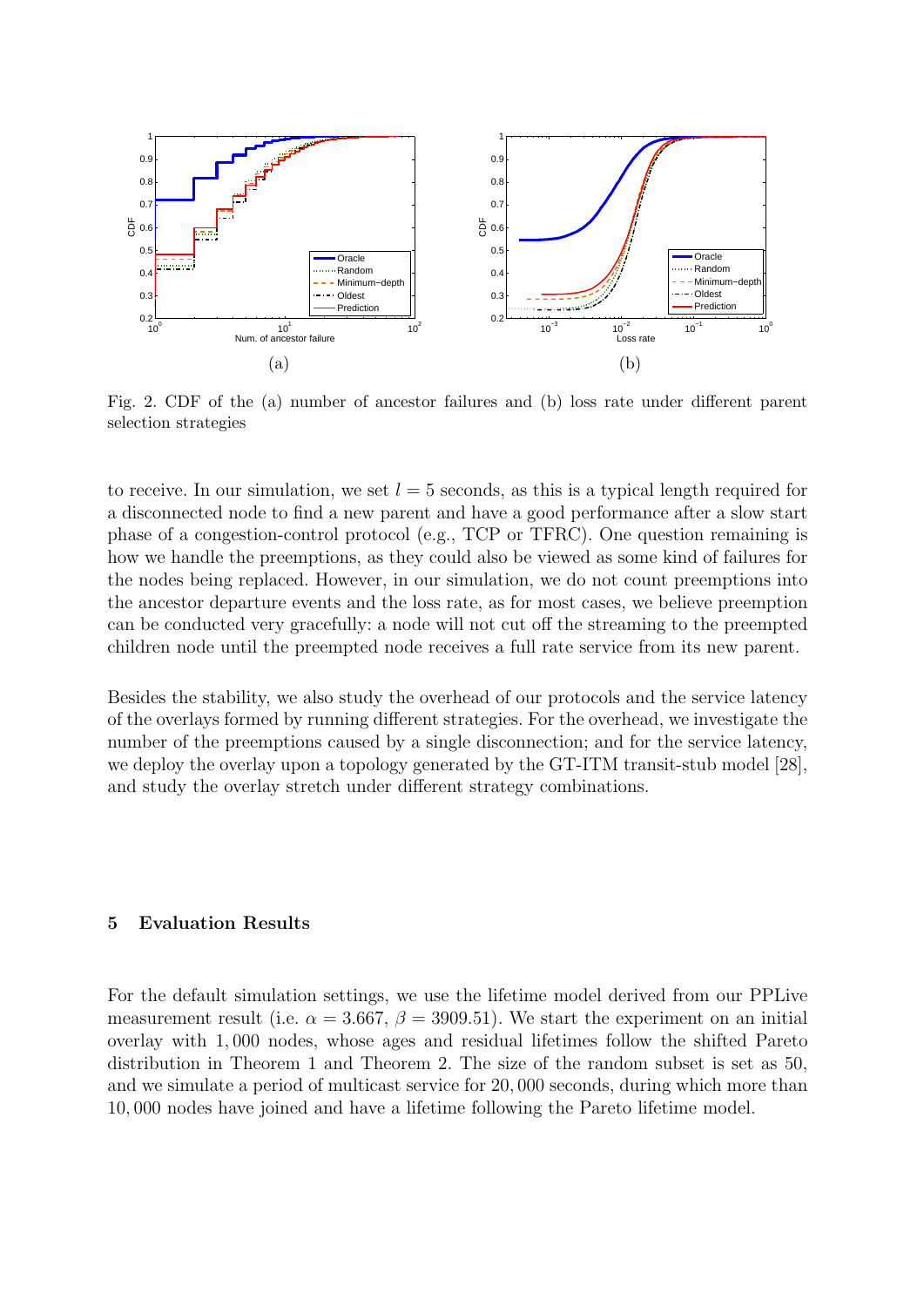#### 5.1 Parent Selection Strategies

We first evaluate the parent selection strategies described in Section 4. For fairness, we use the "no preemption" strategy to handle all the disconnected nodes caused by parent departures. When a node departs the overlay, its descendant nodes will encounter an ancestor failure incident, and a discontinuity penalty  $l$  will be deducted. At the end of a simulation run, we can obtain the total numbers of ancestor departures and the loss rates for all the nodes in the trace. We plot the CDF of the ancestor departure events and the loss rates in Fig.  $2(a)$  and Fig.  $2(b)$  respectively. From the figures we can see that the "minimum-depth" strategy outperforms the "oldest" strategy and the "random" strategy, while the latter two strategies have almost the same performance in preserving the overlay's stability. Our observation is different from the result in  $[4]$ , due to the reason that in [4], all the descendants of a disconnected node reselect their parents, while in our preemption strategy, only the children of the disconnected node find their new parents. We believe the "no preemption" strategy contributes the major part of the instability observed and masks the difference between the "random" strategy and the "oldest" strategy. However, we could still find that by engaging the "prediction" strategy, the stability outperforms all the other practical strategies evaluated. Note here we have also observed ancestor failures for the "oracle" strategy, which should not exist since in this strategy a node will only choose to connect to a parent which will depart later than itself. However, in the simulation, sometimes it is hard for a node with very long lifetime to find such an available leaf node satisfying the requirement within its limited sized random subset, in this case, we use the "prediction" strategy instead. Finally, we find that actually all these overlays are not very stable, regardless of what kind of parent selection strategy is engaged. For example, even with the best "prediction" strategy, on average a node will experience 3.65 incidents of ancestor failures during its lifetime. We believe the instability is caused by the naive "no preemption" strategy, in which all the disconnected sub-trees rejoin the overlay at the leaves. We show in the next section that a proper preemption strategy could improve the overlay's stability intensively.

### 5.2 Preemption Strategies

We evaluate the preemption strategies described in Section 4 in this experiment. In our simulation, we use the "prediction" strategy to handle the new joining nodes and the rejoining nodes, which means when a new joining node or a rejoining node looks for its parent node, it will choose to connect to the one with the best path reliability in its random subset. In the following part of this paper, when we mention a strategy combination, such as "prediction + preemption by descendant", we mean that all the new joining nodes and the rejoining nodes use the same algorithm to look for their parents. However, when the preemption strategy is "no preemption", there is no such a parent searching process, as a disconnected node just picks an available leaf node as its new parent. We plot the experimental results in the CDF of the number of the ancestor failures and the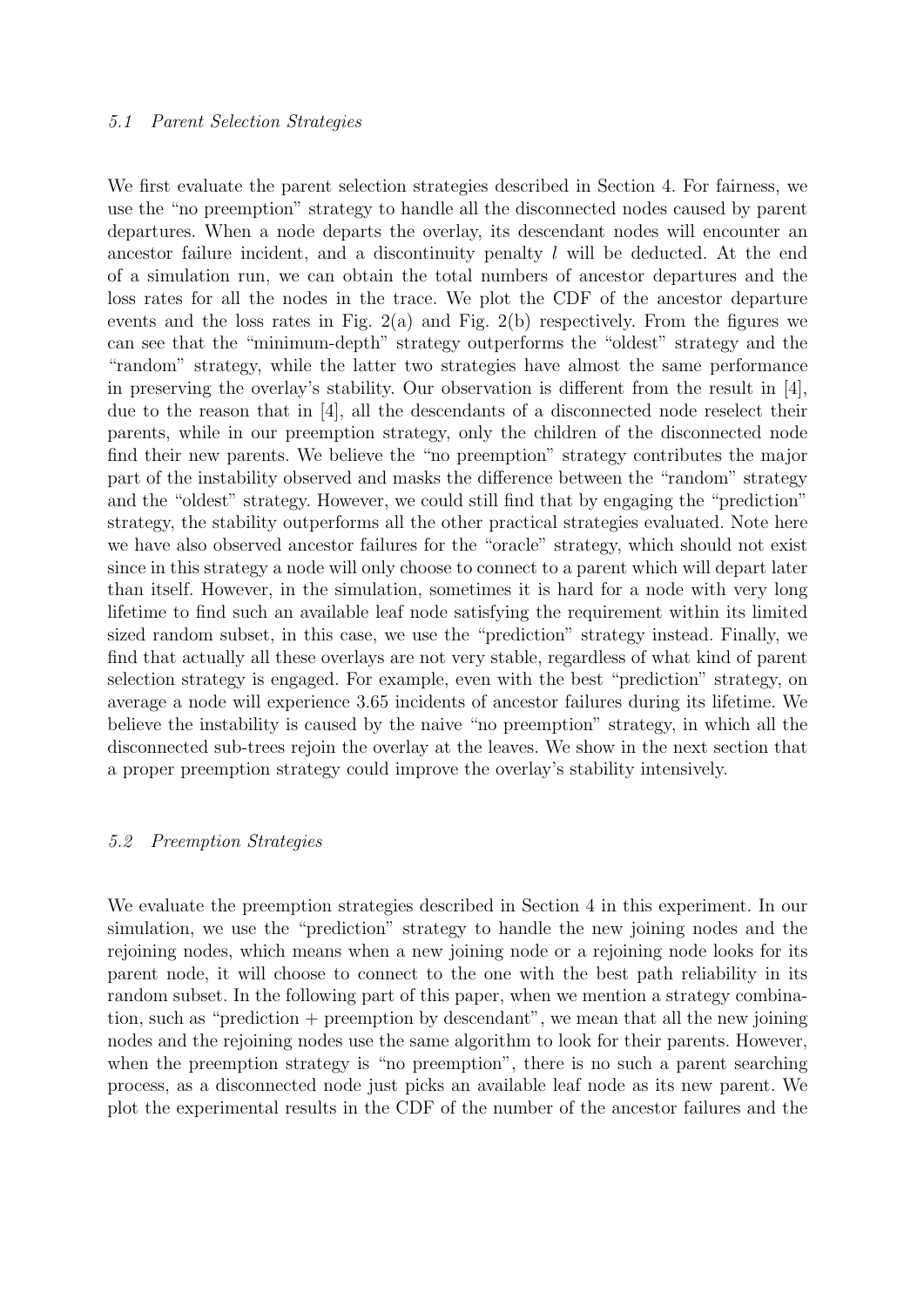

Fig. 3. CDF of the (a) number of ancestor failures and (b) loss rate under different preemption strategies

loss rates in Fig. 3(a) and Fig. 3(b) respectively. Note that the curves marked as "no preemption" are just the curves of the "prediction" strategy in Fig. 2, which gives the best stability for the parent selection strategies. From the simulation results, we can see that applying any kind of preemption strategy will improve the overlay stability considerably, and among these strategies, "preemption by degree" outperforms "preemption by age", which conforms to the observation in [20]. However, we find that both the strategy of "preemption by descendant" and the strategy of "preemption by service" are better than all the other strategies, and "preemption by descendant" performs slightly worse than "preemption by service". We conclude that proper combination of parent selection strategy and preemption strategy can improve the stability of the multicast overlay greatly, as with the combination of "prediction  $+$  preemption by service", a node will experience 1.58 incidents of ancestor failures during its lifetime on average.

### 5.3 What is the Best Combination?

As we have evaluated the parent selection algorithms and the preemption algorithms separately in the previous sections, one natural question is: what is the best combination? We do observe very good stability with the combinations of "prediction + preemption by descendant" and "prediction + preemption by service", so, a more concrete question is: Is the strategy of "preemption by descendant" as good as the strategy of "preemption by service", regardless of the parent selection strategy engaged? Our answer to this question is "almost yes". The detailed reason is: in the "preemption by service" strategy, the stability of the disconnected node (as  $\frac{1}{h(x)}$ ) and the importance of the node (as m) is combined, while in the "preemption by descendant" strategy, only the importance of the disconnected node is considered. However, the reason that we do observe similar performance in Fig. 3 is that when the parent selection strategy of "prediction" is used by new joining and rejoining nodes, these nodes will choose a node with a stable path to connect as a parent. The implication behind is that a stable node will have more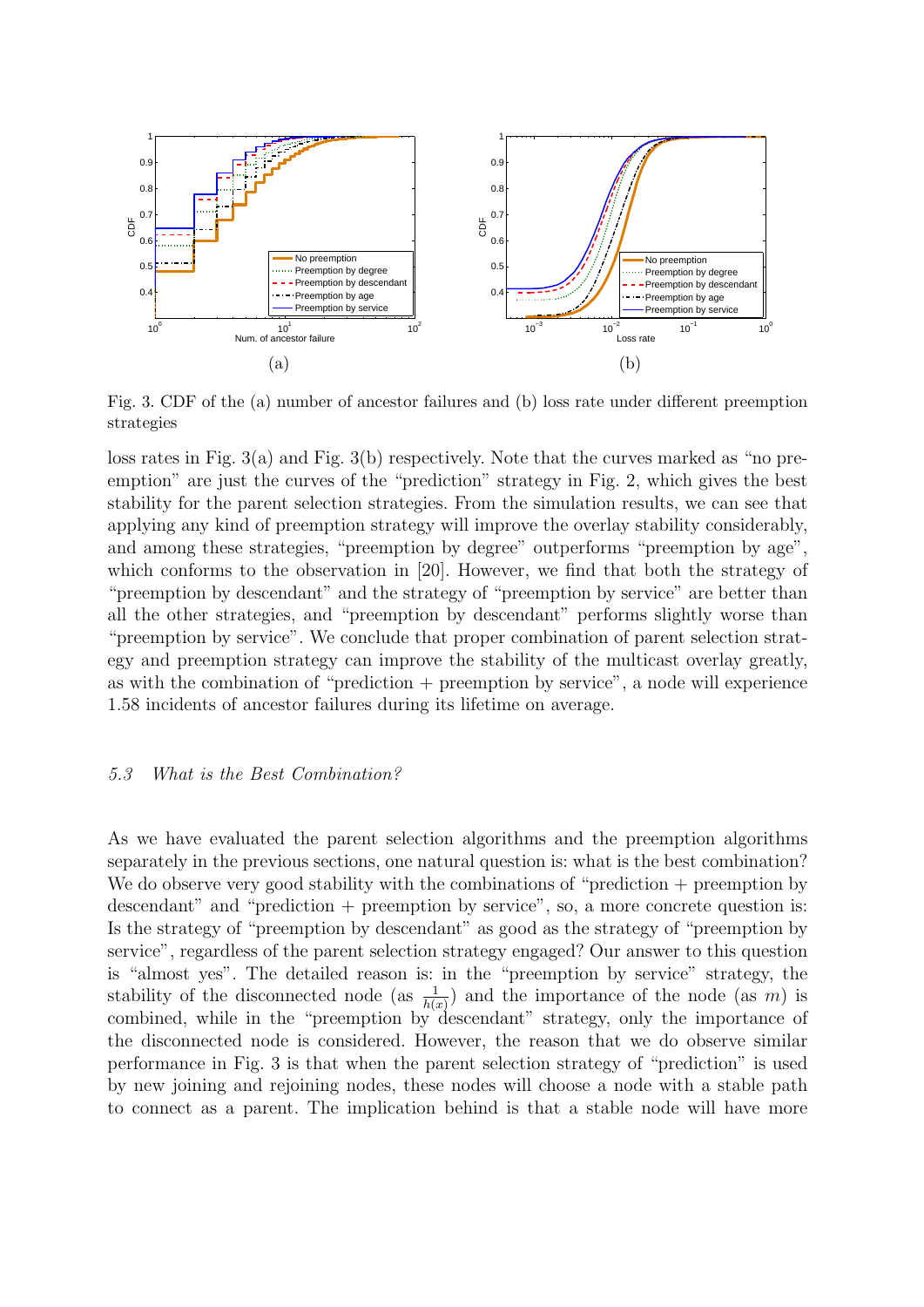

Fig. 4. CDF of the (a) number of ancestor failures and (b) loss rate under several strategy combinations

descendants than an unstable one, in this case, the "preemption by descendant" strategy implicitly compares the node's stability and the node's descendants as well. And this implication will also be held when other parent selection strategy is engaged. To support our point, we simulate the system with the strategy combinations of "minimum-depth + preemption by descendant" and "minimum-depth + preemption by service" with the same setting as in the previous experiments, and plot the results in Fig. 4. The simulation result shows that the "preemption by descendant" works slightly worse than the "preemption by service" strategy, but their performance are very close to each other. We also plot the results of the combinations "prediction + preemption by service" and "minimum-depth + preemption by degree" in the figure, and have observed that the combination "prediction + preemption by service" obviously outperforms the best combination of "minimumdepth + preemption by descendant" among the combinations in which no active lifetime model estimation is engaged, and the combination "minimum-depth + preemption by descendant" outperforms the combination "minimum-depth + preemption by degree". Finally, we conclude that the best strategy combination is "prediction + preemption by service", while the combination "prediction + preemption by descendant" is also very good at preserving the overlay's stability, and both combinations actively estimate the lifetime model.

### 5.4 Is Accurate Prediction Necessary?

In the previous sections, we have identified that the strategy combination of "prediction + preemption by service" as the best way to improve the overlay's stability. As in both the "prediction" strategy and the "preemption by service" strategy, a node must estimate its hazard rate based on its age x (as  $h(x)$ ), with the lifetime model parameters  $\alpha$  and  $\beta$  derived by the source node, it is natural to ask whether or not an accurate estimation of the lifetime model is important for these strategies. During the experiments of the previous sections, we always set the random subset size as 50, which means the source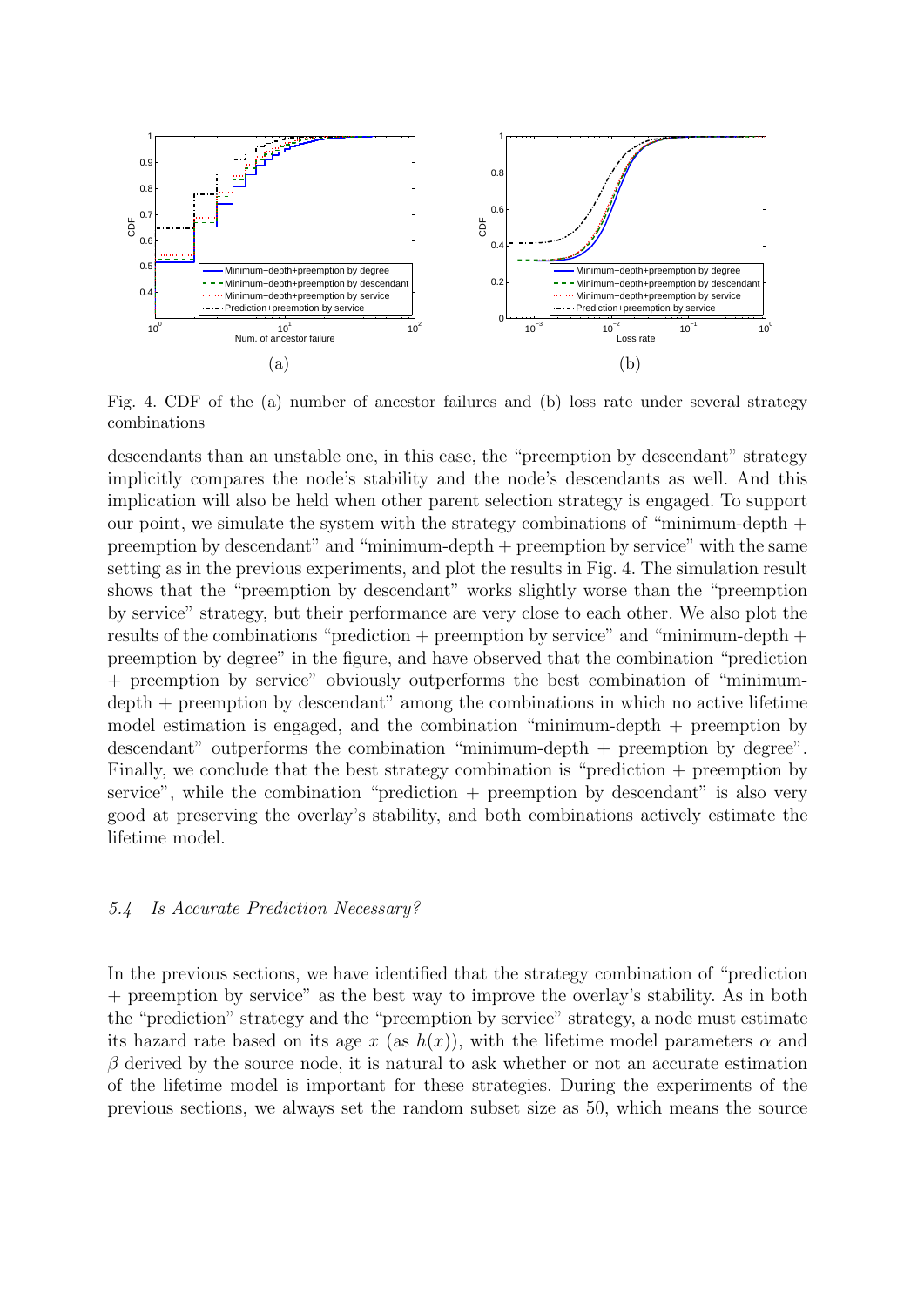

Fig. 5. CDF of loss rate (a) with different random subset sizes and (b) with different lifetime model parameter sources

node derives  $\alpha$  and  $\beta$  from the ages of 50 random nodes on the overlay. In the following experiment, we study the overlay's stability with different random subset sizes. In Fig. 5(a), the CDFs of the loss rate are plotted under the strategy combination of "prediction + preemption by service" with the random subset size ranging from 10 to 200 nodes. Intuitively, larger random subset leads to a more accurate estimation, and consequently gives a better stability performance for the overlay under evaluation. However, from the experimental results we can see that although a very small random subset size (such as 10) does lead to bad stability for the overlay, when the random subset size exceeds 20, the improvement caused by a larger random subset size is trivial. Note that there is another reason for the improvement on stability, as a larger random subset of nodes means more choices for parent selection and preemption, thus leads to better performance, and we believe that the main reason of the improvement on the overlay stability lies in the second factor. Overall, we show that our protocol could have good performance without introducing a large overhead caused by maintaining large sized random subsets, and we believe that accurate estimation of the lifetime model is unnecessary.

To further support this argument, we perform another experiment in which the lifetime model's parameter  $\alpha$  and  $\beta$  are pre-configured instead of being measured during the execution of the protocol, which means the nodes will estimate the hazard rate  $h(x)$  based on static parameters. Actually we set the artificial parameters as  $\alpha' = \alpha + 1$ , and  $\beta' = 2\beta$ . We show our results in Fig. 5(b), three situations are evaluated: the strategy combination of "prediction + preemption by service" with the pre-configured artificial parameters, with the measured parameters during the protocol execution and with the real parameters used in generating the trace, we also plot the result of "minimum-depth + preemption by descendant" combination for comparison. To our surprise, overall there is no great difference regarding the overlay's stability, when lifetime model parameters from three different sources are engaged. Our findings indicate that as long as we integrate the ages of the nodes with their depths or descendants in the parent selection algorithm or preemption algorithm in proper ways, the overlay's stability gets improved, but accurate estimation of the lifetime model parameters is not necessary; as for most cases, the protocol only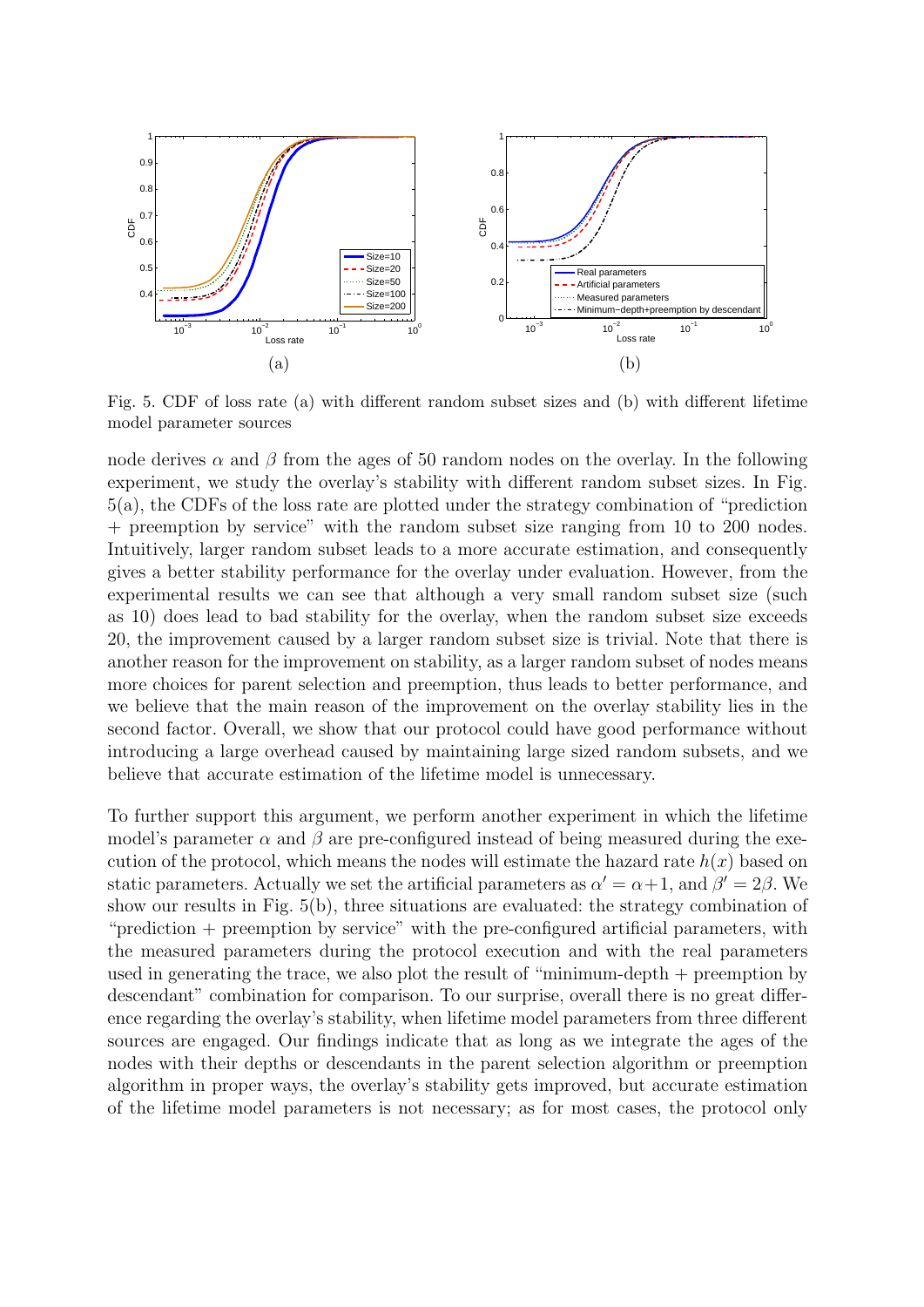

Fig. 6. Distribution of the number of preemptions caused by a single disconnected node

needs to decide the proper parent to connect to or the proper node to preempt among only 50 candidates, and can make the right choice with lifetime models of very roughly estimated parameters. Another important meaning for this experiment is: the strategy combination of "prediction + preemption by service" can work very well with some preconfigured lifetime model parameters obtained from previous measurement work, even under the condition that the pre-configured parameters are not very accurate, as we can see from the figure that with the artificial parameters, the combination of "prediction  $+$ preemption by service" still obviously outperforms the "minimum-depth + preemption by descendant" combination, which is the best strategy combination without active lifetime model estimation. Thus, we conclude that our protocol could be more light-weighted with pre-configured parameters, without estimating the lifetime model at the source node.

# 5.5 How Many Preemptions will be Engaged?

In our protocol, we use a preemption algorithm to handle nodes failures, which means a disconnected node will find a suitable parent and tries to replace one of its children nodes if necessary, and the node being replaced will follow the same preemption algorithm until the last replaced node rejoins the overlay as a leaf node. In our simulations, we assume the preemptions are carried out gracefully, which will not cause service discontinuity for the descendant nodes of the preempted node. However, if a departure incident causes too many preemptions, the system's performance will surely be degraded, due to the following reasons. First, the preemption operation requires information exchanging such as the estimated service amounts, the hazard rates and the decision notifications among the associated nodes, all these operations will result in some overhead. Second, although we assume the preemption is gracefully conducted, it will certainly influence the quality of the streaming service for the descendants of the parent node: because during preemption, the parent will support the preempted children node and the preempting children node simultaneously until the preempted one receives a full rate streaming from its new parent, the burden is generally beyond the parent node's regular capacity.

Because of the above concerns, it is necessary to investigate how many preemptions a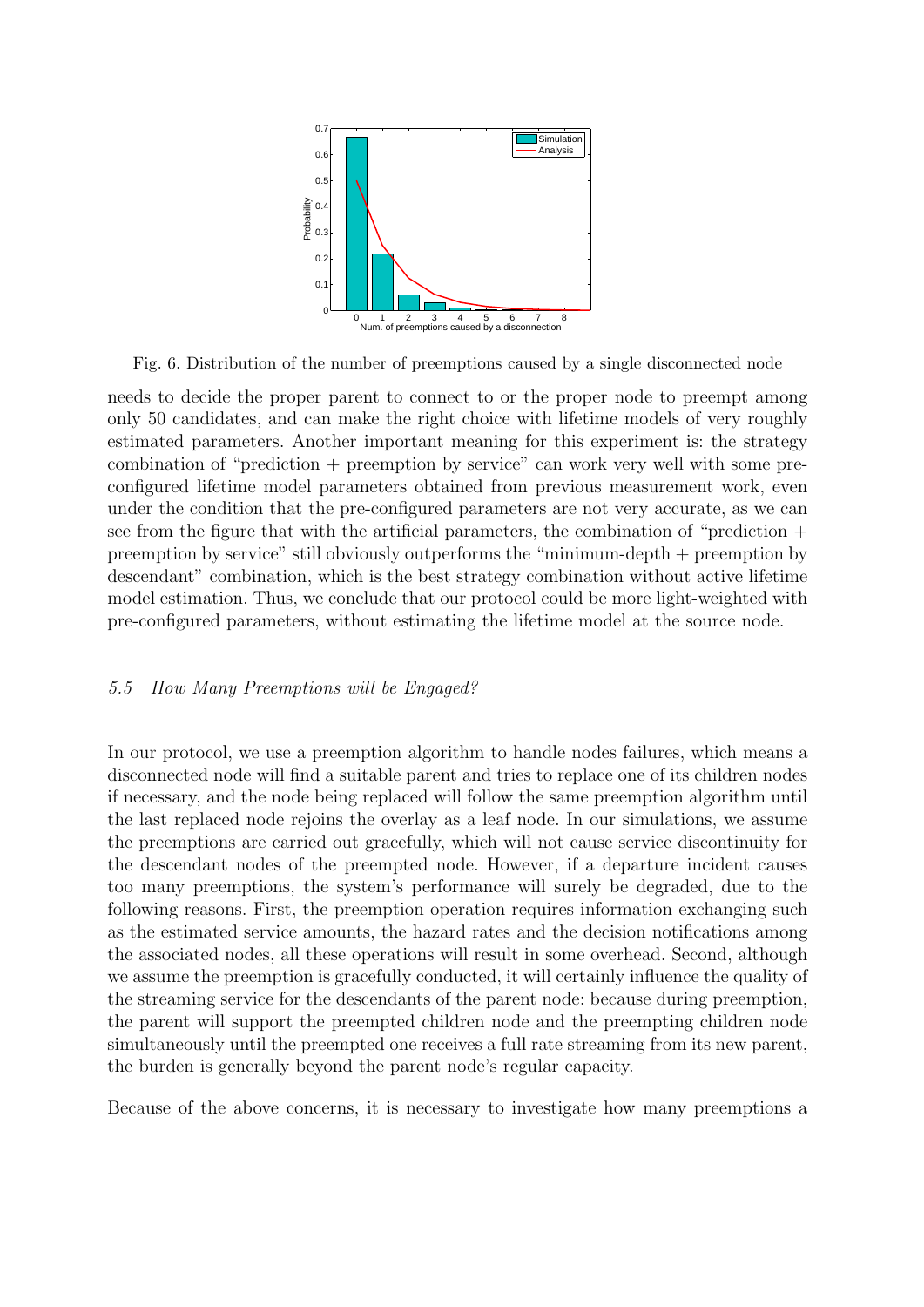disconnected node will cause in the preemption strategies, as too frequent preemption operations will degrade the overlay's performance. We study the problem with two approaches: first we analyze mathematically the probabilities of 1, 2, 3... preemptions caused by one disconnected node; then we count the numbers of the preemptions caused by one disconnected node during the simulation and study the distribution statistically. Fortunately, both the analytical studies and the simulations indicate that with our preemption strategy, very few preemptions are caused by a single disconnected node, thus preemption will not impose a heavy burden on the overlay or influence the quality of the streaming service severely.

We analyze the problem as follows. When a node has been disconnected due to its parent failure, it will try to rejoin the overlay with the nodes in its random subset. For each trial, there will be three possible results: 1) the disconnected node can not choose it as the new parent because it does not have enough bandwidth and the disconnected node can not preempt any of its current children nodes; 2) the disconnected node can choose it as the new parent by preempting one of its children; 3) the disconnected node can choose it as the new parent without preemption, which means the node has spare bandwidth for a new children node. Suppose the tree is balanced and compact, with only the leaf nodes having spare bandwidth, the degree is  $d$  and the height is  $h$ , then the probability that a node has spare bandwidth is  $\frac{d^h}{2dh}$  $\frac{d^h}{2d^h-1}$ , as there are  $d^h$  leaf nodes among the total  $2d^h-1$  nodes. If we sort all the nodes according to some criteria, such as degree, age, number of descendants or amount of future service, then for a particular node, the probability that a random node is ahead of it in this sorting is 1/2. For the preemption strategy, the probability of the first result now could be derived as  $Pr[r_1] = \frac{d^h}{2d^h}$ .  $rac{d^h}{2d^h-1}(\frac{1}{2})$  $(\frac{1}{2})^d$ ; the probability of the second result could be derived as  $Pr[r_2] = \frac{d^h-1}{2d^h-1}$  $\frac{d^{h}-1}{2d^{h}-1}(1-(\frac{1}{2})$  $(\frac{1}{2})^d$ ; and the probability of the third result is  $Pr[r_3] = \frac{d^{h}-1}{2d^{h}-1}$  $\frac{d^n-1}{2d^n-1}$ . Obviously, only the second result will cause one more preemption. If we let  $d^h - 1 \approx d^h$ , then the probability that s preemptions are caused by a disconnected node is  $P(s) = (\frac{1}{2})^{s+1}(1 - \frac{1}{2^s})$  $\frac{1}{2^d}$ )<sup>s</sup>(1 +  $\frac{1}{2^d}$ ), which could be approximated as  $P(s) = (\frac{1}{2})^{s+1}$ , when  $\frac{1}{2^d}$  is very small (the average out degree d is 6.2 in our simulation). Simply speaking, the probability of having one more preemption caused by a single disconnected node is decreasing exponentially. We also count the numbers of preemptions caused by nodes' departures in the simulation, and find that the longest preemption chain is 8, and the average number of preemptions caused by a disconnected node is 0.534, which is very small. The statistical result from simulation as well as the analytical one are presented in Fig. 6. We can see that actually the chance of having one more preemption decreases even faster than the exponential curve, and there are nearly 70% of the disconnected nodes incurring no preemption at all.

#### 5.6 Latency and Overlay Stretch

Although we aim to improve the stability for the multicast overlay, it is also important to examine the end-to-end service latency for the nodes on the overlay, as large delays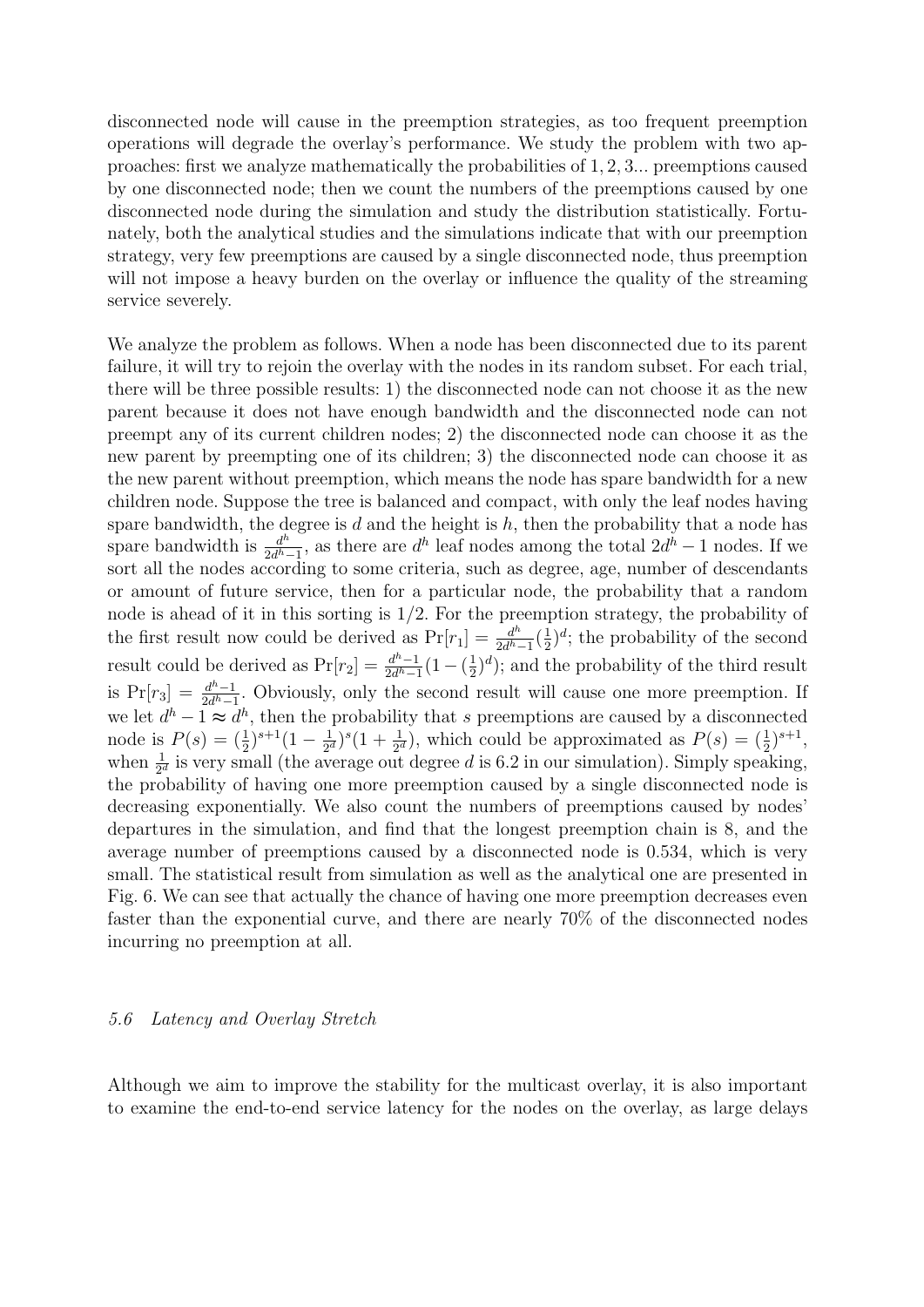

Fig. 7. Stretches for the overlays formed by running a number of strategy combinations



Fig. 8. CDF of the (a) number of ancestor failures and (b) loss rate under several strategy combinations using the half synthetic trace

are intolerable for the media streaming service, especially for live media contents. In this experiment, we simulate an underlying network topology composed of more than 6, 000 nodes, and randomly deploy the overlay formed by different strategy combinations upon the topology to study the overlay latency. We use the GT-ITM transit-stub model [28] to generate the underlying network topology. Link delays between two transit nodes, one transit node and one stub node, and two stub nodes are chosen uniformly between [15, 25] ms, [5, 10] ms and [2, 4] ms respectively. To measure the latency, we use the overlay stretch as our metrics, which is defined as the ratio of the sum of the service delays for all the nodes on the overlay divided by the sum of the delays if these nodes receive the streaming service from the source with direct unicast channels in the underlying network. We study the representative combinations of "random  $+$  no preemption", "oldest  $+$ preemption by age", "minimum-depth  $+$  preemption by descendant", "minimum-depth + preemption by degree", "prediction + preemption by descendant" and "prediction + preemption by service", and present the results in Fig. 7. We can see that the strategy combination of "oldest + preemption by age" has the worst performance, because both of its strategies only consider the lifetime properties of the nodes, ignoring the overlay structural information. The combination of "random + no preemption" performs the second worst due to the reason of randomness at the joining of the nodes and the lack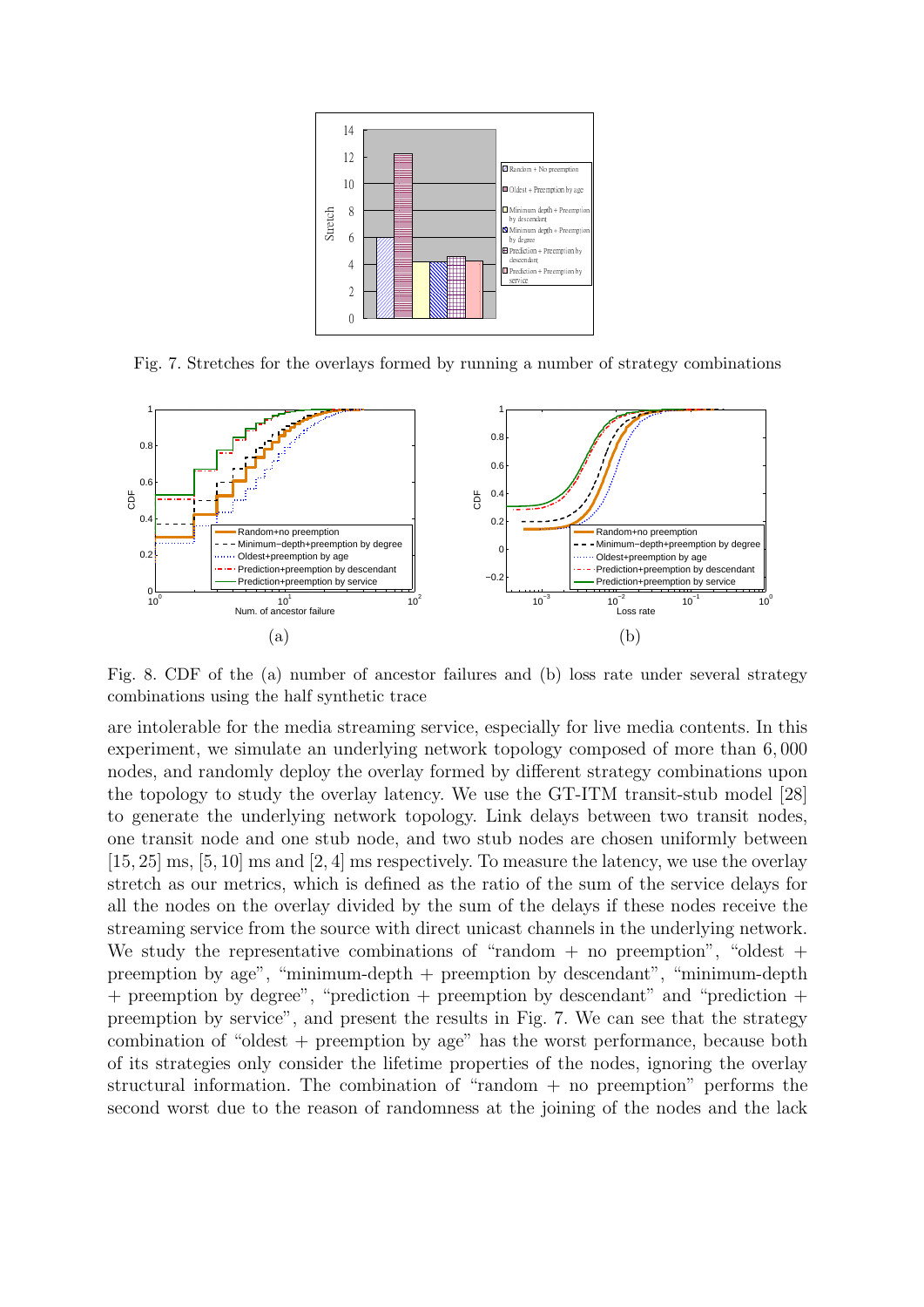of preemptions. The combination "minimum depth + preemption by degree" has the lowest stretch, since in its strategies, the only concern is to decrease the depth of the overlay tree. For the other combinations in which both the nodes' ages and the overlay structure are considered, their stretches are all very close to the stretch achieved by the "minimum depth + preemption by degree" combination. Thus, we conclude that although the preferred strategy combinations of "prediction + preemption by descendant" and "prediction + preemption by service" do not deliberately reduce the overlay's depth, their performances on the service latency are still very good, without much difference compared with the combination of "minimum depth  $+$  preemption by degree", which achieves the lowest overlay stretch.

### 5.7 Simulation with Half Synthetic Trace

For the last experiment, we evaluate the strategy combinations using the residual lifetime data we have obtained from the PPLive measurement in Section 2. As we have only obtained 500 nodes' residual lifetimes during the experiment, and a full trace with more than 10, 000 nodes is required, we use the following method to generate the half synthetic trace: for a node, we uniformly select two random residual lifetime records from the PPLive measurement result and use the sum as its lifetime, as it is indicated by Theorem 1 and Theorem 2 that the distributions of the residual lifetime and the age are identical. Besides the lifetime generation, we follow the same procedure mentioned in section 4 to generate the trace with an initial overlay of 1, 000 nodes, and more than 10, 000 new nodes joining during the simulation. We study the stability of the overlays formed by running the strategy combinations of "random + no preemption", "oldest + preemption by age", "minimum-depth  $+$  preemption by degree", "prediction  $+$  preemption by descendant", and "prediction + preemption by service", and plot the CDFs of the ancestor failure events and the loss rates in Fig. 8. The experimental results conform to the results presented in Fig. 2, Fig. 3 and Fig. 4, and again we observe that the combinations of "prediction + preemption by descendant" and "prediction + preemption by service" outperform the other strategy combinations. However, by comparing the figures in Fig. 3 and Fig. 8, we find that the performance improvement made by the combinations "prediction  $+$  preemption by descendant" and "prediction  $+$  preemption by service" are less prominent compared with the results obtained using the full synthetic trace. We explain this with the fact that in our half synthetic trace, there will be less records of nodes with very short lifetime compared with the trace generated by the shifted Pareto lifetime model in the previous experiments, as a node's lifetime is the sum of two random residual lifetimes in the PPLive measurement. So, with the absence of these extremely unstable nodes, the relative performances of the strategy combinations as "prediction + preemption by descendant" and "prediction + preemption by service" are degraded somewhat.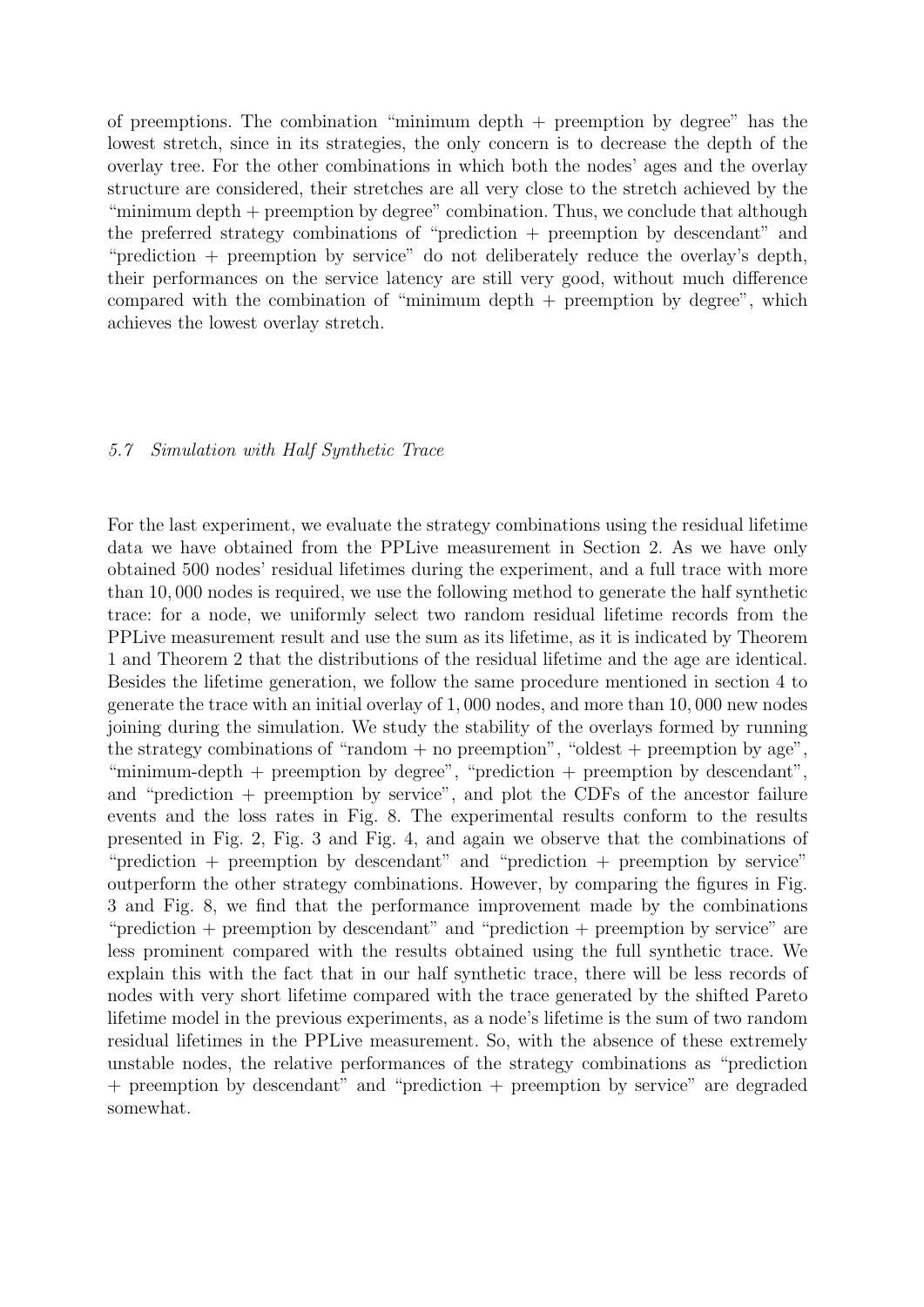# 6 Conclusion

In this paper, we aim to improve the stability of tree-like multicast overlays. Our basic idea is to exploit and integrate the nodes' lifetime information, which is reported to be heavy-tailed in many works, as well as the overlay's structural properties. To have an accurate understanding for the lifetimes of the nodes on a multicast overlay, we study the PPLive system, which is a popular IPTV system, and find that the shifted Pareto distribution model could be used to describe the residual lifetimes of the nodes very accurately, and the nodes present the same properties on their residual lifetimes regardless of their bandwidths. We also discuss the relationships between the nodes' ages, lifetimes and residual lifetimes formally and use the results as the theoretical foundation for designing our protocol. Based on the practical measurement and the theoretical analysis, we develop an overlay construction protocol. Concretely, we extend the RanSub protocol for actively estimating the lifetime model, and present a set of algorithms for parent selection and node preemption, in which the strategies of "prediction", "preemption by descendant" and "preemption by service" are proposed.

We conduct a set of experiments based on simulations to examine the performance of the overlay under our protocol, and compare it with the performances of the overlays under a number of other strategies for parent selection and node preemption. We use the full synthetic traces generated by the shifted Pareto lifetime model and the half synthetic trace derived from the PPLive measurement in our simulation experiments. We find that compared with the other strategies, our parent selection strategy and preemption strategies, which are essential in our protocol, could improve the overlay's stability considerably. We also find that our solution can work with limited sized random subsets and will not incur frequent preemption operations, making the protocol light-weighted. Moreover, although in our protocol the nodes' lifetime model is actively measured, we show that it is not necessary to have an accurate estimation for the lifetime model parameters, as the overlay could have a good stability even with inaccurate but informative pre-configured parameters. Finally, we show that the overlay formed by our protocol has very good performance regarding the service latency, although it is not our design objective.

### References

- [1] F. E. Bustemante and Y. Qiao, Friendships that last: peer lifespan and its role in p2p protocols, in: Proc. Intl. Workshop on Web Content Caching and Distribution (WCW'03), Hawthorne, NY, October 2003.
- [2] S. Saroiu, P. K. Gummadi, and S. D. Gribble, A measurement study of peer-to-peer file sharing systems, in: Proc. Multimedia Computing and Networking (MMCN'02), San Jose, CA, January 2002.
- [3] K. Sripanidkulchai, B. M. Maggs, and H. Zhang, An analysis of live streaming workloads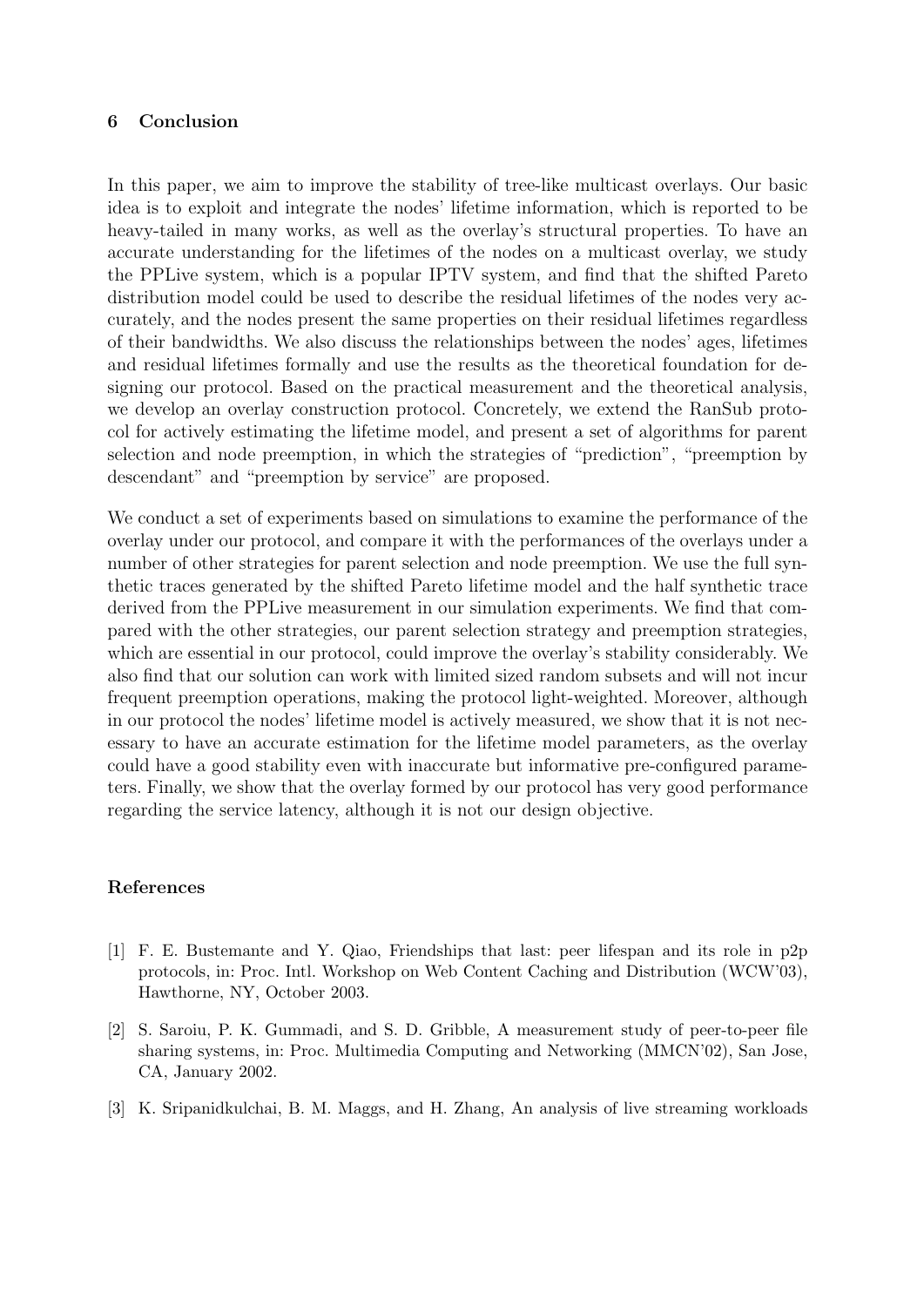on the internet, in: Proc. Internet Measurement Conference (IMC'04), Taormina, Italy, October 2004.

- [4] K. Sripanidkulchai, A. Ganjam, B. Maggs, and H. Zhang, The feasibility of supporting large-scale live streaming applications with dynamic application end-points, in: Proc. ACM SIGCOMM'04, Portland, OR, August 2004.
- [5] Asia Pacific Network Information Centre. http://www.apnic.net
- [6] America Registry for Internet Numbers. http://www.arin.net
- [7] RIPE Network Coordination Centre. http://www.ripe.net
- [8] V. N. Padmanabhan, H. J. Wang, and P. A. Chou, Resilient peer-to-peer streaming, in: Proc. IEEE ICNP'03, Atlanta, GA, November 2003.
- [9] Y. Chu, A. Ganjam, and et al, Early experience with an internet broadcast system based on overlay multicast, in: Proc. USENIX Annual Technical Conference (USENIX'04), Boston, MA, June 2004.
- [10] X. Liao, H. Jin, Y. Liu, L. M. Ni, and D. Deng, AnySee: Peer-to-peer live streaming, in: Proc. IEEE INFOCOM'06, Barcelona, Spain, April 2006.
- [11] D. A. Tran, K. A. Hua, and T. T. Do, A peer-to-peer architecture for media streaming, IEEE Journal on Selected Areas in Communication, 22 (1) (2004) 121-133.
- [12] M. Castro, P. Druschel, A. M. Kermarrec, and A. Rowstron, SCRIBE: A large-scale and decentralized application level multicast infrastructure, IEEE Journal on Selected Areas in Communication, 20 (8) (2002) 1489-1499.
- [13] M. Castro, P. Druschel, and et al, SplitStream: High-bandwidth multicast in a cooperative environment, in: Proc. ACM SOSP'03, Lake Bolton, New York, October 2003.
- [14] V. Venkataraman, P. Francis, and J. Calandrin, Chunkyspread: Multi-tree unstructured end system multicast, in: Proc. 5th Intl. Workshop on Peer-to-Peer Systems (IPTPS'06), Santa Barbara, CA, February 2006.
- [15] D. Kostic, A. Rodriguez, J. Albrecht, and A. Vahdat, Bullet: High bandwidth data dissemination using an overlay mesh, in: Proc. ACM SOSP'03, Lake Bolton, New York, October 2003.
- [16] D. Kostic, R. Braud, and et al, Maintaining high bandwidth under dynamic network conditions, in: Proc. USENIX'05, Anaheim, CA, April 2005.
- [17] X. Zhang, J. Liu, B. Li, and T.-S. P. Yum, CoolStreaming/DONet: A data-driven overlay network for live media streaming, in: Proc. IEEE INFOCOM'05, Miami, FL, March 2005.
- [18] Bittorrent. http://www.bittorrent.com.
- [19] R. Sherwood, R. Braud, and B. Bhattacharjee, Slurpie: A cooperative bulk data transfer protocol, in: Proc. IEEE INFOCOM'04, Hong Kong, March 2004.
- [20] M. Bishop, S. Rao, and K. Sripanidkulchai, Considering priority in overlay multicast protocols under heterogeneous environments, in: Proc. IEEE INFOCOM'06, Barcelona, Spain, April 2006.